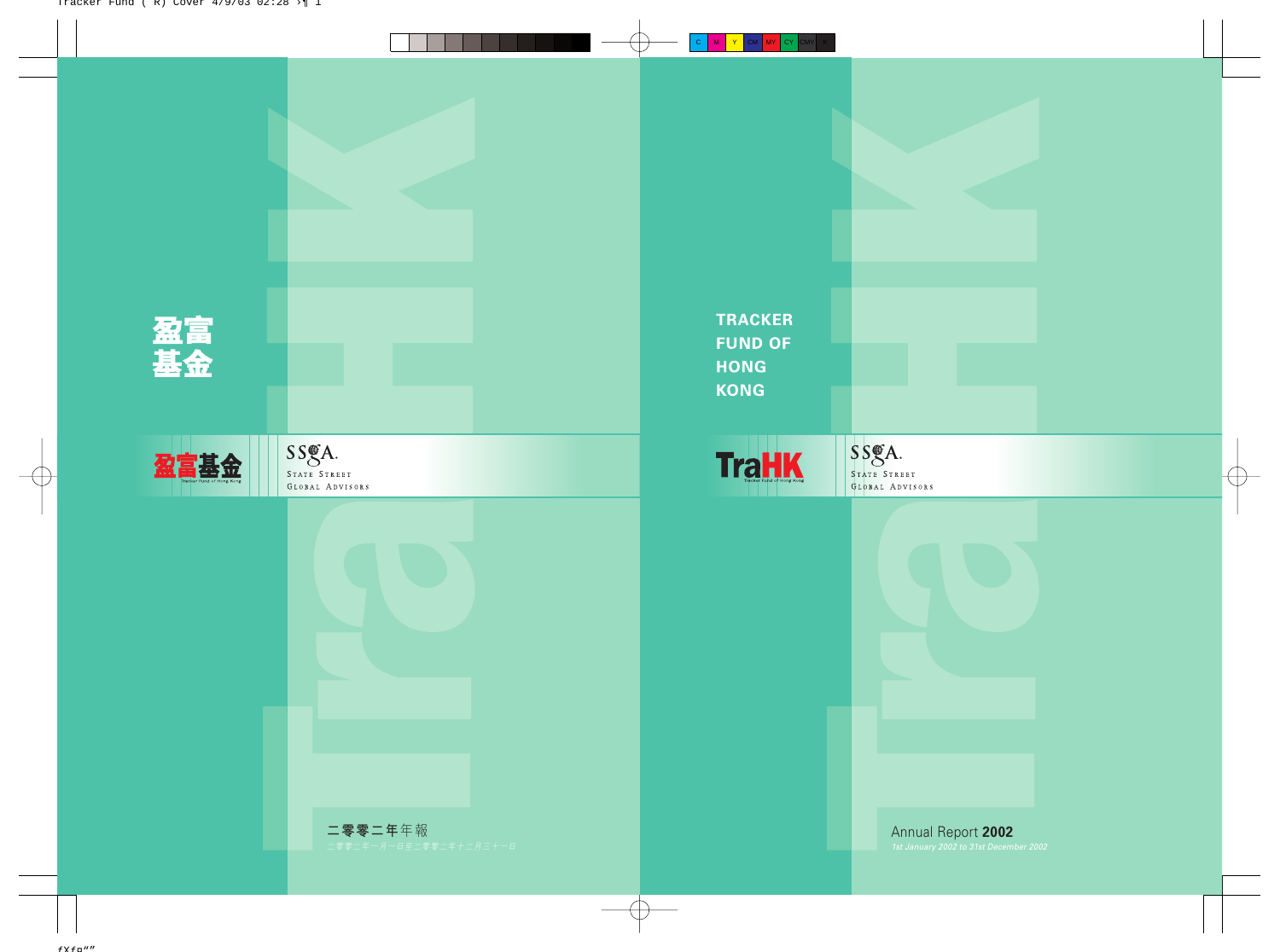# **Table of Contents**

| Statement of responsibilities of the Manager and the Trustee | 1               |
|--------------------------------------------------------------|-----------------|
| Report of the Trustee to the Unitholders                     | $\overline{2}$  |
| <b>Report of the Auditors to the Trustee</b>                 | 3               |
| <b>Statement of operations</b>                               | $4 - 5$         |
| Statement of assets and liabilities                          | $6\phantom{1}6$ |
| Statement of movements in capital account                    | $\overline{7}$  |
| <b>Statement of cash flows</b>                               | 8               |
| <b>Statement of distributions</b>                            | 9               |
| Notes to the financial statements                            | $10 - 15$       |
| Investment portfolio                                         | $16 - 17$       |
| Statement of movements in investment portfolio               | 18              |
| Administration and management                                | 19              |
| Performance record                                           | 20              |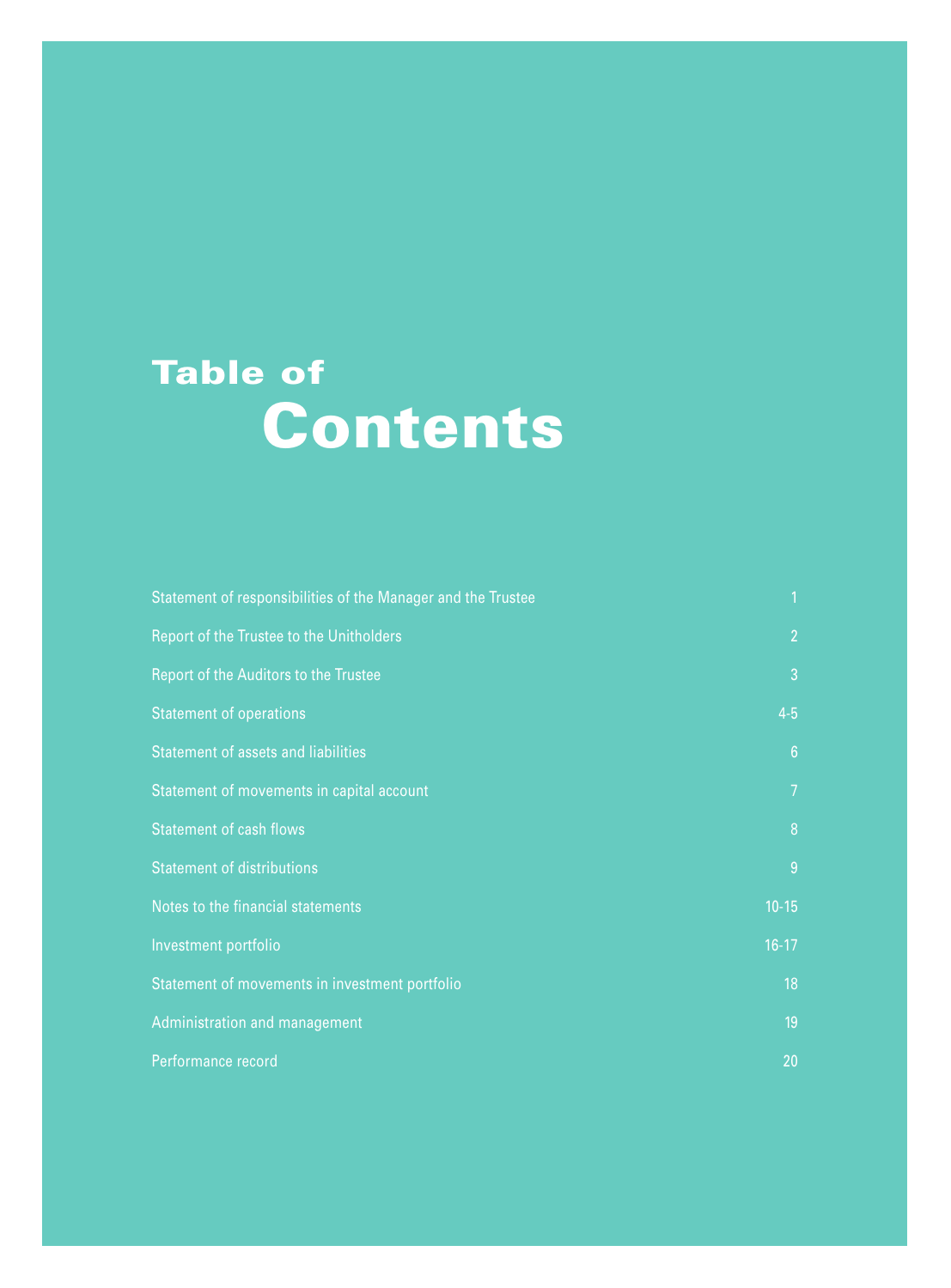# STATEMENT OF RESPONSIBILITIES OF THE MANAGER AND THE TRUSTEE

#### **Manager's responsibilities**

The Manager of Tracker Fund of Hong Kong (the "Fund") is required by the Code on Unit Trusts and Mutual Funds established by the Securities & Futures Commission of Hong Kong (the "SFC Code") and the Trust Deed dated 23rd October 1999 (the "Trust Deed") to prepare financial statements for each annual accounting year which give a true and fair view of the financial position of the Fund at the end of that year and of the transactions for the year then ended. In preparing these financial statements the Manager is required to:

- select suitable accounting policies and then apply them consistently;
- make judgements and estimates that are prudent and reasonable; and
- prepare the financial statements on the basis that the Fund will continue in operation unless it is inappropriate to presume this.

The Manager is also required to manage the Fund in accordance with the Trust Deed and takes reasonable steps for the prevention and detection of fraud and other irregularities.

# **Trustee's responsibilities**

The Trustee of the Fund is required to:

- ensure that the Fund is managed by the Manager in accordance with the Trust Deed and that the investment and borrowing powers are complied with;
- satisfy itself that sufficient accounting and other records have been maintained;
- safeguard the property of the Fund and rights attaching thereto; and
- report to the Unitholders for each annual accounting year on the conduct of the Manager in the management of the Fund.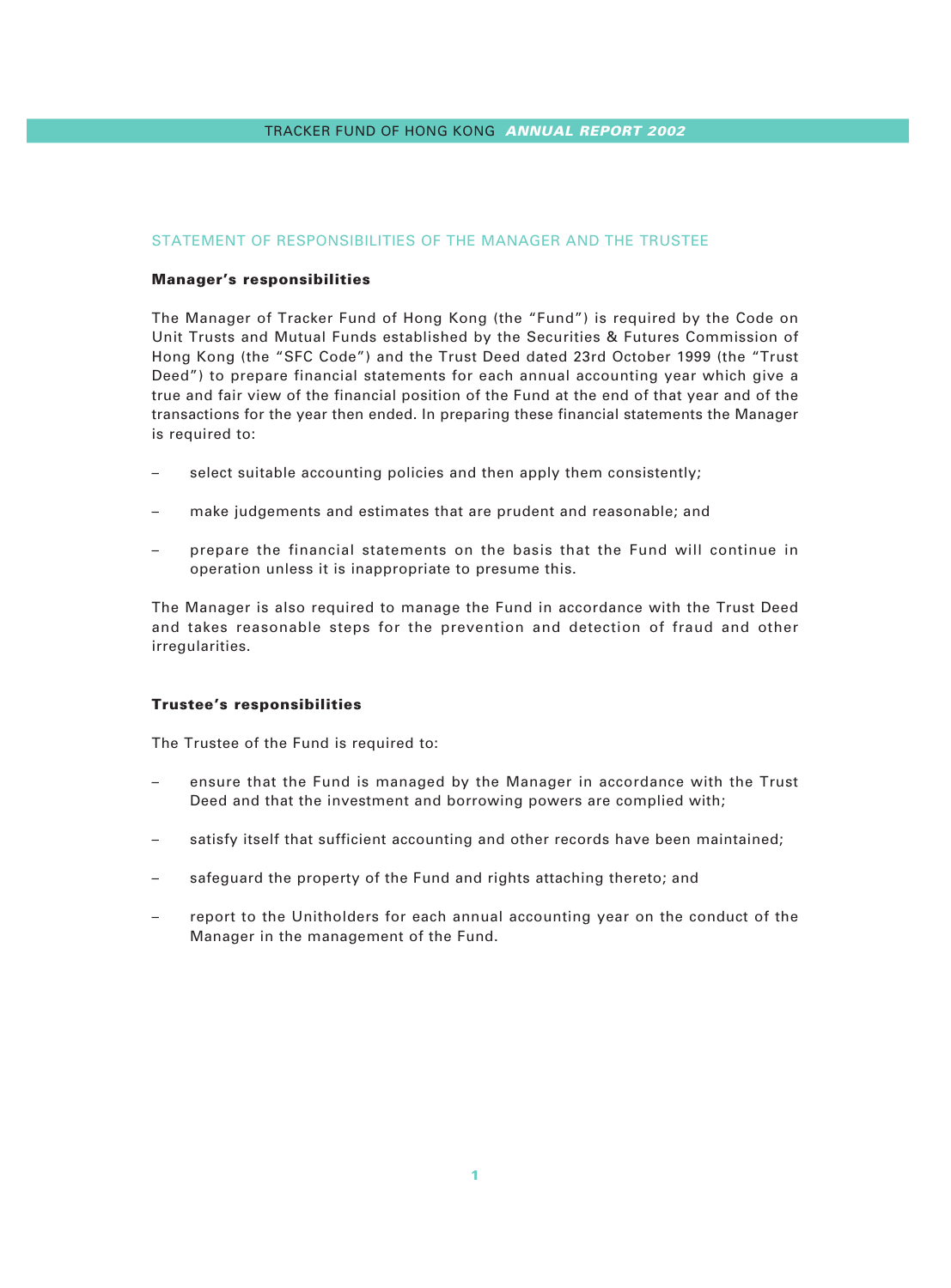# REPORT OF THE TRUSTEE TO THE UNITHOLDERS OF TRACKER FUND OF HONG KONG

We hereby confirm that, in our opinion, the Manager of the Fund has, in all material respects, managed the Fund in accordance with the provisions of the Trust Deed for the year ended 31st December 2002.

In accordance with section 8.6(1) of the SFC Code, the Trustee is required to provide a comparison of the fund performance and the actual index performance over the relevant period. During the year, the Hang Seng Index decreased by 18.21% and the net asset value per unit of the Fund decreased by 18.08%.

# **State Street Bank and Trust Company**

28th March 2003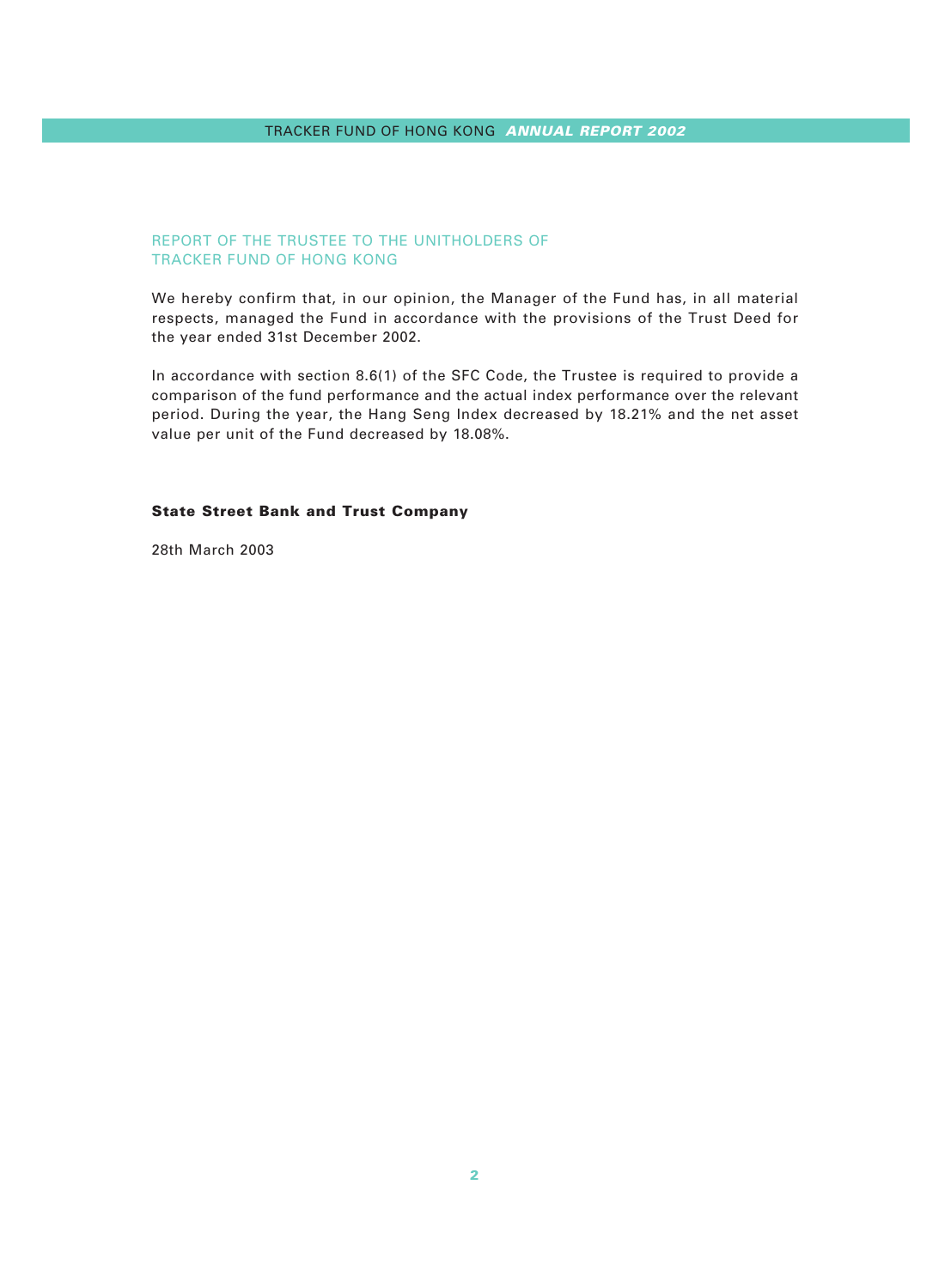# REPORT OF THE AUDITORS TO THE TRUSTEE OF TRACKER FUND OF HONG KONG

We have audited the financial statements on pages 4 to 15 which have been prepared in accordance with the relevant provisions of the Trust Deed dated 23rd October 1999, the Code on Unit Trusts and Mutual Funds established by the Securities & Futures Commission of Hong Kong and accounting principles generally accepted in Hong Kong.

# **Respective responsibilities of the Manager and the Auditors**

The Manager of the Fund is responsible for the preparation of financial statements which give a true and fair view. In preparing financial statements which give a true and fair view it is fundamental that appropriate accounting policies are selected and applied consistently.

It is our responsibility to form an independent opinion, based on our audit, on those financial statements and to report our opinion to you.

# **Basis of opinion**

We conducted our audit in accordance with Statements of Auditing Standards issued by the Hong Kong Society of Accountants. An audit includes examination, on a test basis, of evidence relevant to the amounts and disclosures in the financial statements. It also includes an assessment of the significant estimates and judgements made by the Manager in the preparation of the financial statements, and of whether the accounting policies are appropriate to the Fund's circumstances, consistently applied and adequately disclosed.

We planned and performed our audit so as to obtain all the information and explanations which we considered necessary in order to provide us with sufficient evidence to give reasonable assurance as to whether the financial statements are free from material misstatement. In forming our opinion we also evaluated the overall adequacy of the presentation of information in the financial statements. We believe that our audit provides a reasonable basis for our opinion.

#### **Opinion**

In our opinion the financial statements of the Fund have been properly prepared in accordance with the relevant disclosure provisions of the Trust Deed dated 23rd October 1999, and the Code on Unit Trusts and Mutual Funds established by the Securities & Futures Commission of Hong Kong and give a true and fair view of the disposition of the Fund at 31st December 2002 and of its profit and cash flows for the year ended 31st December 2002.

# **PricewaterhouseCoopers**

Certified Public Accountants

Hong Kong, 28th March 2003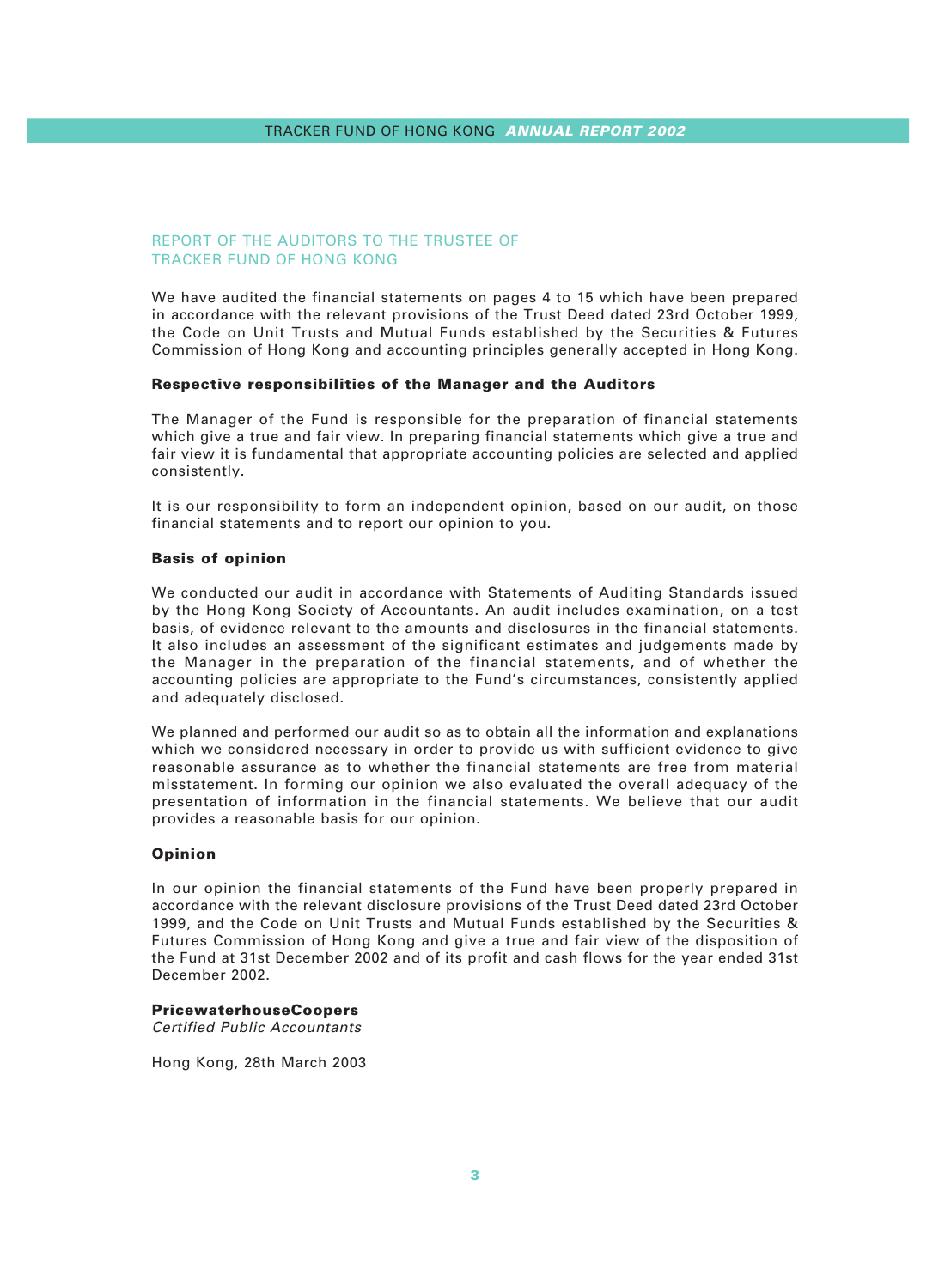# STATEMENT OF OPERATIONS

# For the year ended 31st December 2002

|                                                     |      | 01.01.2002      | 01.01.2001      |
|-----------------------------------------------------|------|-----------------|-----------------|
|                                                     |      | to              | to              |
|                                                     |      | 31.12.2002      | 31.12.2001      |
|                                                     | Note | HK\$            | HK\$            |
| Income                                              |      |                 |                 |
| Dividends                                           |      | 899,587,830     | 798,796,960     |
| <b>Transaction</b> fee                              | 3(a) | 9,660,000       | 17,381,976      |
| <b>Bank interest</b>                                | 7(c) | 2,931,438       | 6,601,814       |
| Other income                                        | 3(b) | 9,914,953       | 10,404,617      |
|                                                     |      | 922,094,221     | 833,185,367     |
| Overseas withholding tax                            | 5    | (37, 297, 678)  | (32, 878, 173)  |
|                                                     |      | 884,796,543     | 800,307,194     |
| <b>Expenses</b>                                     |      |                 |                 |
| Management fee                                      | 7(a) | (12, 491, 381)  | (12,833,996)    |
| Trustee fee                                         | 7(b) | (12, 491, 381)  | (12,833,996)    |
| Conversion agent fee                                | 8(b) | (4,084,000)     | (7, 207, 564)   |
| Index license fee                                   | 8(c) | (4,079,842)     | (4, 357, 976)   |
| Registrar fee                                       | 8(a) | (3,216,893)     | (3,750,315)     |
| Bank charges                                        |      | (1,033,240)     | (1,770,851)     |
| Publication and printing expenses                   |      | (2,796,128)     | (3,471,238)     |
| Legal and other professional fees                   |      | (483,090)       | (703, 685)      |
| Amortisation of set-up costs                        |      | (542,500)       | (542, 500)      |
| Audit fee                                           |      | (100,000)       | (100,000)       |
| Other operating expenses                            |      | (1,073,211)     | (2, 557, 328)   |
|                                                     |      | (42, 391, 666)  | (50, 129, 449)  |
| Dividend equivalent amount on units issued          |      | 242,356,133     | 284,203,945     |
| Dividend equivalent amount on units redeemed        |      | (206, 141, 989) | (205, 450, 184) |
|                                                     |      | (6, 177, 522)   | 28,624,312      |
| Net income available for distribution               |      | 878,619,021     | 828,931,506     |
| Amount transferred to the statement of distribution |      | (878, 619, 021) | (828, 931, 506) |
|                                                     |      |                 |                 |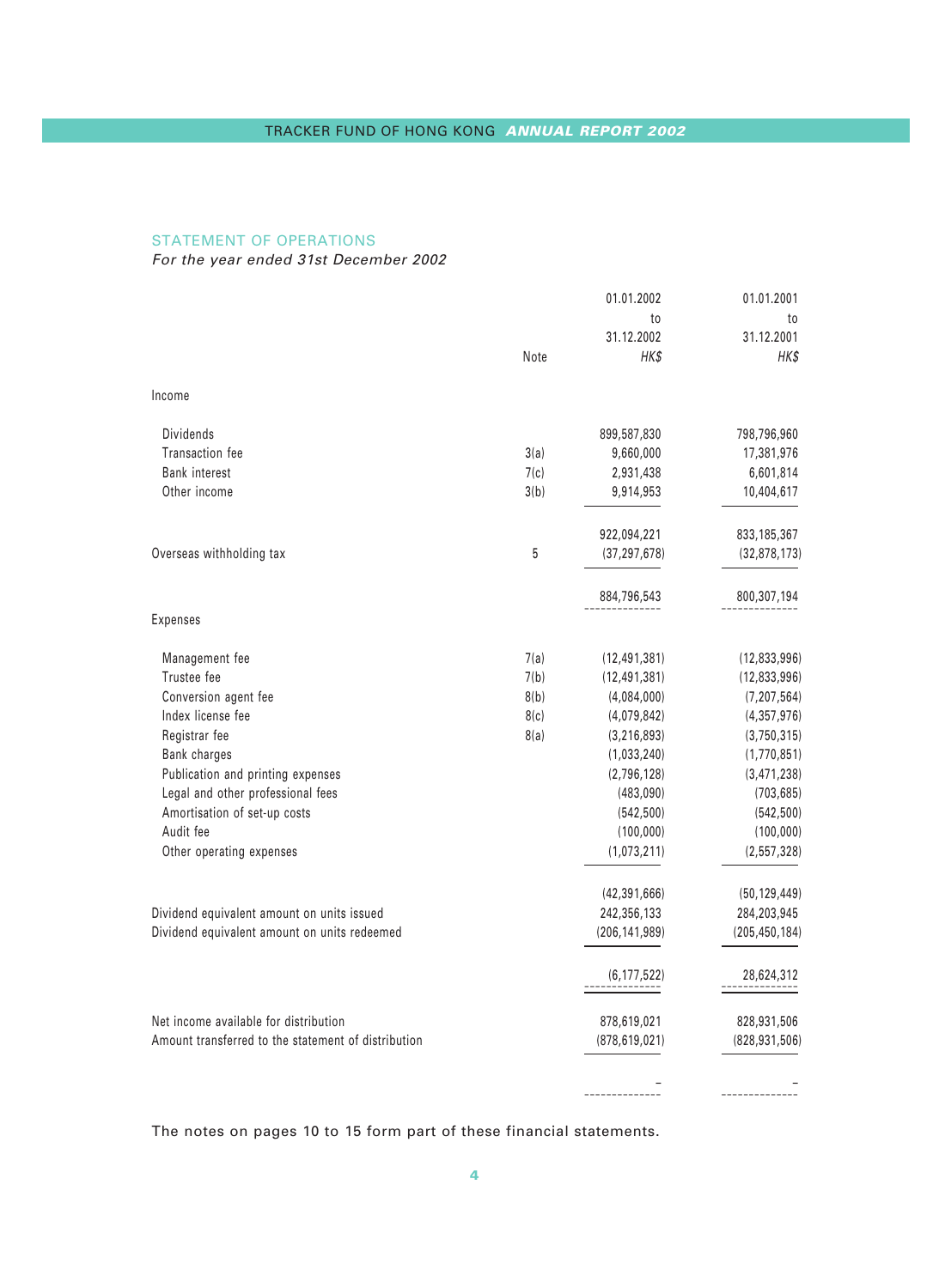# STATEMENT OF OPERATIONS (Continued)

For the year ended 31st December 2002

|                                                                      | 01.01.2002      | 01.01.2001      |
|----------------------------------------------------------------------|-----------------|-----------------|
|                                                                      | to              | to              |
|                                                                      | 31.12.2002      | 31.12.2001      |
|                                                                      | HK\$            | HK\$            |
| Net investment loss                                                  |                 |                 |
| Realised loss on sale of investments                                 | (5,946,759,814) | (5,297,382,097) |
| Net change in unrealised gain/loss on revaluation of investments     | 959,892,306     | (2,517,475,773) |
|                                                                      | (4,986,867,508) | (7,814,857,870) |
| Net loss for the year (excluding amount transferred to the statement |                 |                 |
| of distribution)                                                     | (4,986,867,508) | (7,814,857,870) |
| Amount transferred from the capital account                          | 4,986,867,508   | 7,814,857,870   |
|                                                                      |                 |                 |
|                                                                      |                 |                 |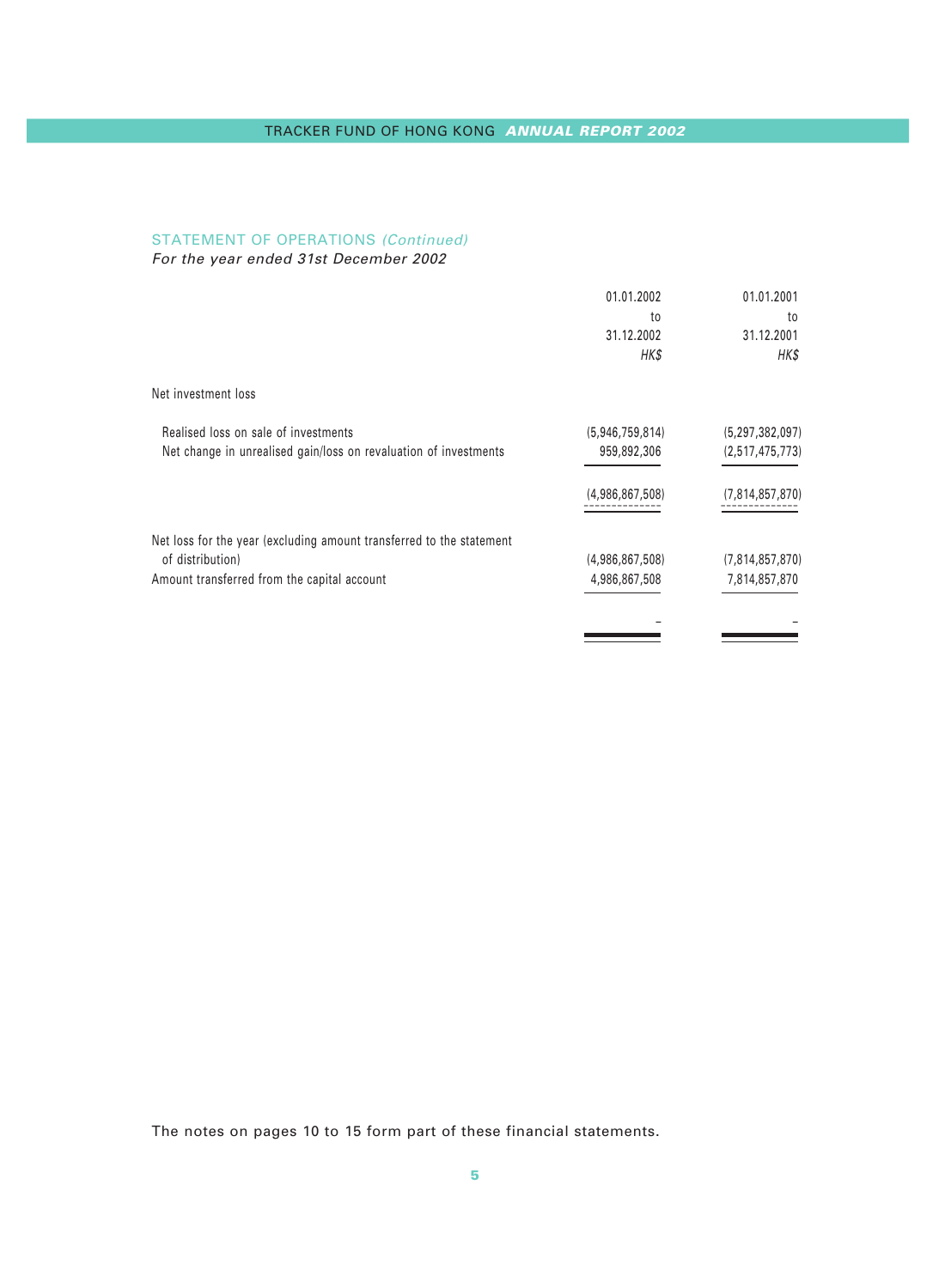# STATEMENT OF ASSETS AND LIABILITIES

As at 31st December 2002

|                                                                                         |      | 31.12.2002     | 31.12.2001     |
|-----------------------------------------------------------------------------------------|------|----------------|----------------|
|                                                                                         | Note | HK\$           | HK\$           |
| Assets                                                                                  |      |                |                |
| Investments                                                                             |      | 23,586,688,605 | 27,633,677,574 |
| Set-up costs                                                                            |      | 1,010,888      | 1,553,388      |
| Dividend receivable                                                                     |      | 3,390,091      | 2,851,133      |
| Other accounts receivable and prepayments                                               |      | 85,139         | 32,366         |
| Amounts due from brokers                                                                |      | 1,211,299      | 11,271,680     |
| <b>Bank balances</b>                                                                    | 7(c) | 93,868,634     | 67,506,674     |
| Total assets                                                                            |      | 23,686,254,656 | 27,716,892,815 |
| Liabilities                                                                             |      |                |                |
| Trustee fee payable                                                                     |      | 3,129,033      | 3,188,087      |
| Management fee payable                                                                  |      | 3,129,033      | 3,188,087      |
| Index license fee payable                                                               |      | 979,997        | 999,682        |
| Registrar fee payable                                                                   |      | 261,100        | 274,500        |
| Other accounts payable and accruals                                                     |      | 1,387,043      | 1,482,310      |
| Amounts due to brokers                                                                  |      | 1,179,089      | 11,385,740     |
| Amounts payable on redemption                                                           |      | 1,052,241      |                |
| <b>Total liabilities</b>                                                                |      | 11,117,536     | 20,518,406     |
| Net assets                                                                              |      | 23,675,137,120 | 27,696,374,409 |
| Financed by:                                                                            |      |                |                |
| Capital account                                                                         |      | 23,675,137,120 | 27,696,374,409 |
| Units in issue                                                                          | 4    | 2,522,992,500  | 2,417,992,500  |
| Net asset value per unit                                                                |      | 9.38           | 11.45          |
|                                                                                         |      |                |                |
| Net asset value per Creation Unit<br>(1 Creation Unit is equivalent to 1,000,000 units) |      | 9,383,752      | 11,454,285     |
|                                                                                         |      |                |                |

Approved by the Trustee and the Manager on 28th March 2003

**State Street Bank and Trust Company State Street Global Advisors Asia Limited**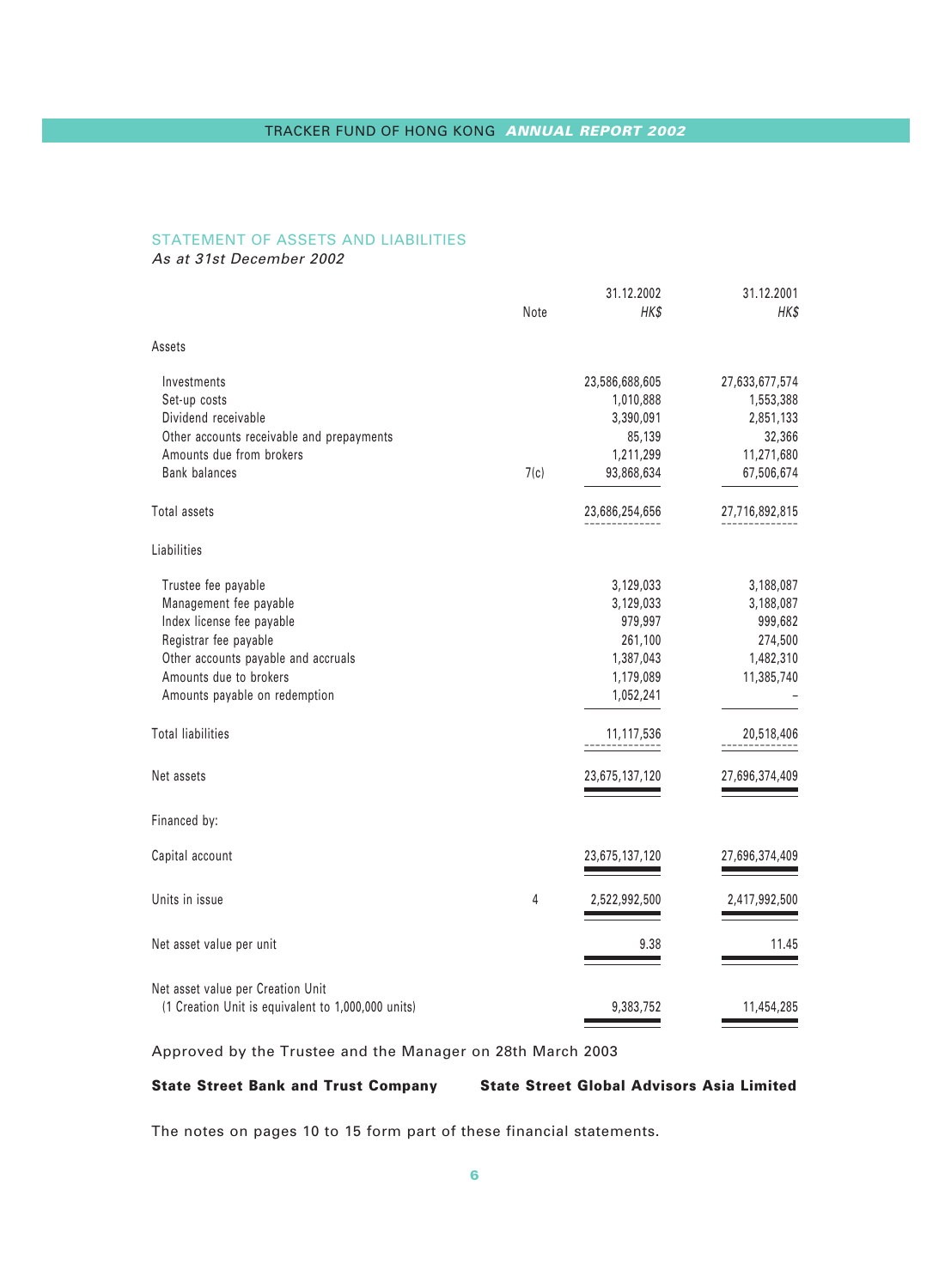# STATEMENT OF MOVEMENTS IN CAPITAL ACCOUNT For the year ended 31st December 2002

|      | 01.01.2002          | 01.01.2001          |
|------|---------------------|---------------------|
|      | to                  | to                  |
|      | 31.12.2002          | 31.12.2001          |
| Note | <b>HKS</b>          | HK\$                |
|      | 27,696,374,409      | 28,562,583,718      |
| 9    | 21.977.187.395      | 35,163,093,537      |
| 9    | (21, 201, 788, 593) | (30, 789, 315, 970) |
| 9    | 164,854,488         | 2,565,446,791       |
|      | (164, 492)          | 27,730,147          |
|      | 28,636,463,207      | 35,529,538,223      |
|      | (4,986,867,508)     | (7,814,857,870)     |
|      | 25,541,421          | (18, 305, 944)      |
|      | 23,675,137,120      | 27,696,374,409      |
|      |                     |                     |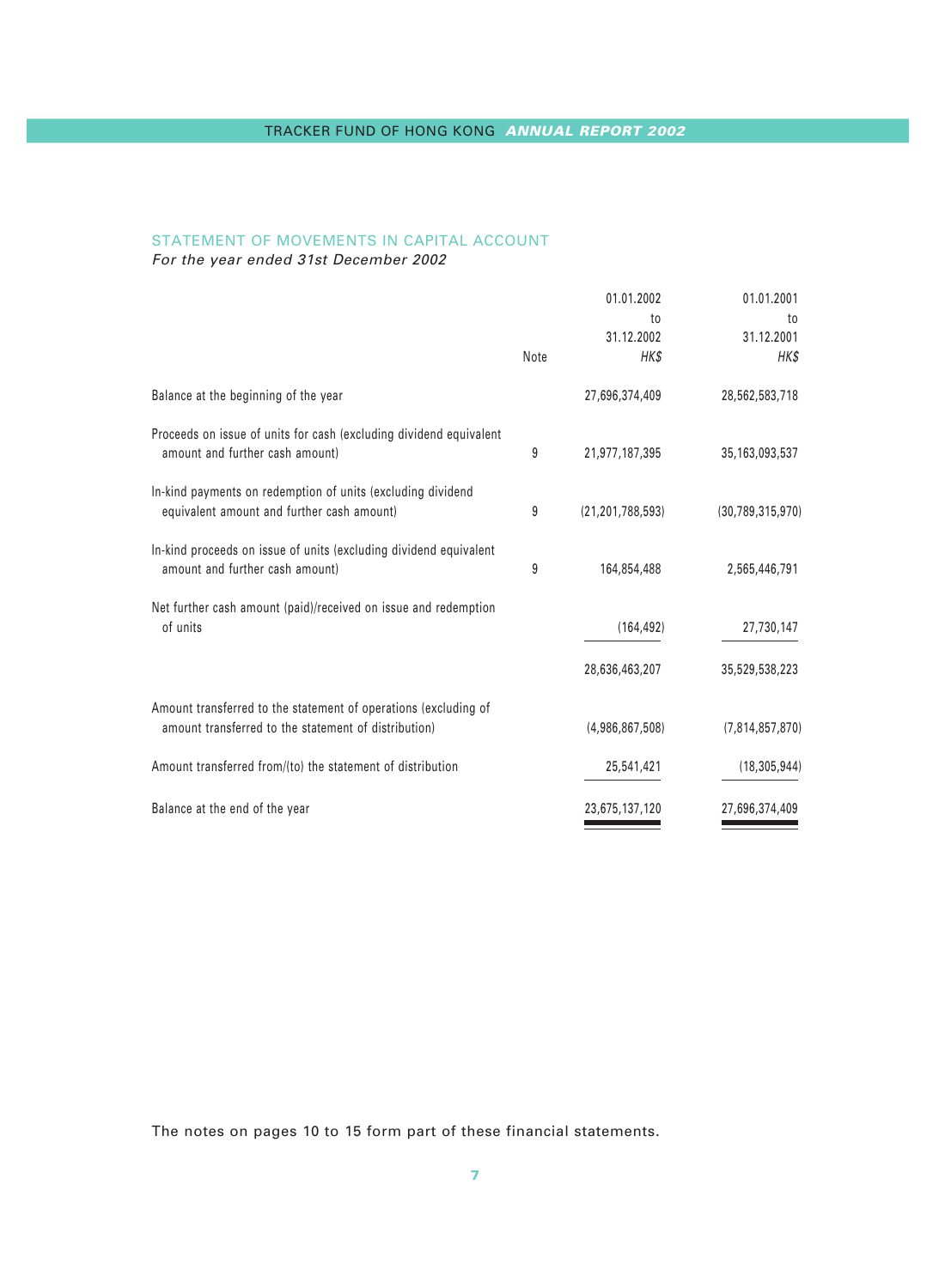# STATEMENT OF CASH FLOWS

For the year ended 31st December 2002

|                                                                 |      | 01.01.2002          | 01.01.2001          |
|-----------------------------------------------------------------|------|---------------------|---------------------|
|                                                                 |      | to                  | to                  |
|                                                                 |      | 31.12.2002          | 31.12.2001          |
|                                                                 | Note | HK\$                | HK\$                |
| Operating activities                                            |      |                     |                     |
| Dividend received                                               |      | 743,768,164         | 798,315,203         |
| Transaction fee received                                        |      | 9,630,000           | 16,830,000          |
| Bank interest received                                          |      | 2,932,869           | 6,645,279           |
| Other income received                                           |      | 9,914,953           | 10,404,617          |
| Overseas withholding tax paid                                   |      | (37, 297, 678)      | (32,878,173)        |
| Management fee paid                                             |      | (12,550,435)        | (13,069,711)        |
| Trustee fee paid                                                |      | (12, 550, 435)      | (13,069,711)        |
| Conversion agent fee paid                                       |      | (4,056,000)         | (6,964,810)         |
| Index license fee paid                                          |      | (4,099,527)         | (4,439,022)         |
| Registrar fee paid                                              |      | (3,230,293)         | (3,745,315)         |
| Bank charges paid                                               |      | (1,015,081)         | (1,818,123)         |
| Publication and printing expenses paid                          |      | (2,657,558)         | (3,017,321)         |
| Legal and other professional fees paid                          |      | (620, 981)          | (546, 688)          |
| Other operating expenses paid                                   |      | (1,339,520)         | (1,685,219)         |
| Dividend equivalent amount received on creation of units        |      | 242,356,133         | 284,203,945         |
| Dividend equivalent amount paid on redemption of units          |      | (205, 092, 192)     | (205, 450, 184)     |
| Net cash inflow from operating activities                       | 6    | 724,092,419         | 829,714,767         |
| Investing activities                                            |      |                     |                     |
| Purchase of investments                                         | 9    | (23, 273, 846, 288) | (37, 777, 758, 322) |
| Sale of investments                                             | 9    | 1,452,168,082       | 2,583,833,081       |
|                                                                 |      | (21,821,678,206)    | (35, 193, 925, 241) |
| Financing                                                       |      |                     |                     |
| Issue of units                                                  | 9    | 21,977,187,395      | 35, 163, 093, 537   |
| Net further cash amount (paid)/received on issue and redemption |      |                     |                     |
| of units                                                        |      | (162, 048)          | 27,730,147          |
| Interim distribution paid                                       |      | (384, 898, 875)     | (411,998,800)       |
| Final distribution paid                                         |      | (468, 178, 725)     | (435, 238, 650)     |
|                                                                 |      | 21,123,947,747      | 34,343,586,234      |
| Increase/(decrease) in cash and cash equivalent                 |      | 26,361,960          | (20,624,240)        |
| Bank balances at the beginning of the year                      |      | 67,506,674          | 88,130,914          |
| Bank balances at the end of the year                            |      | 93,868,634          | 67,506,674          |
|                                                                 |      |                     |                     |

Please refer to note 9 on page 14 for details of major non-cash transactions.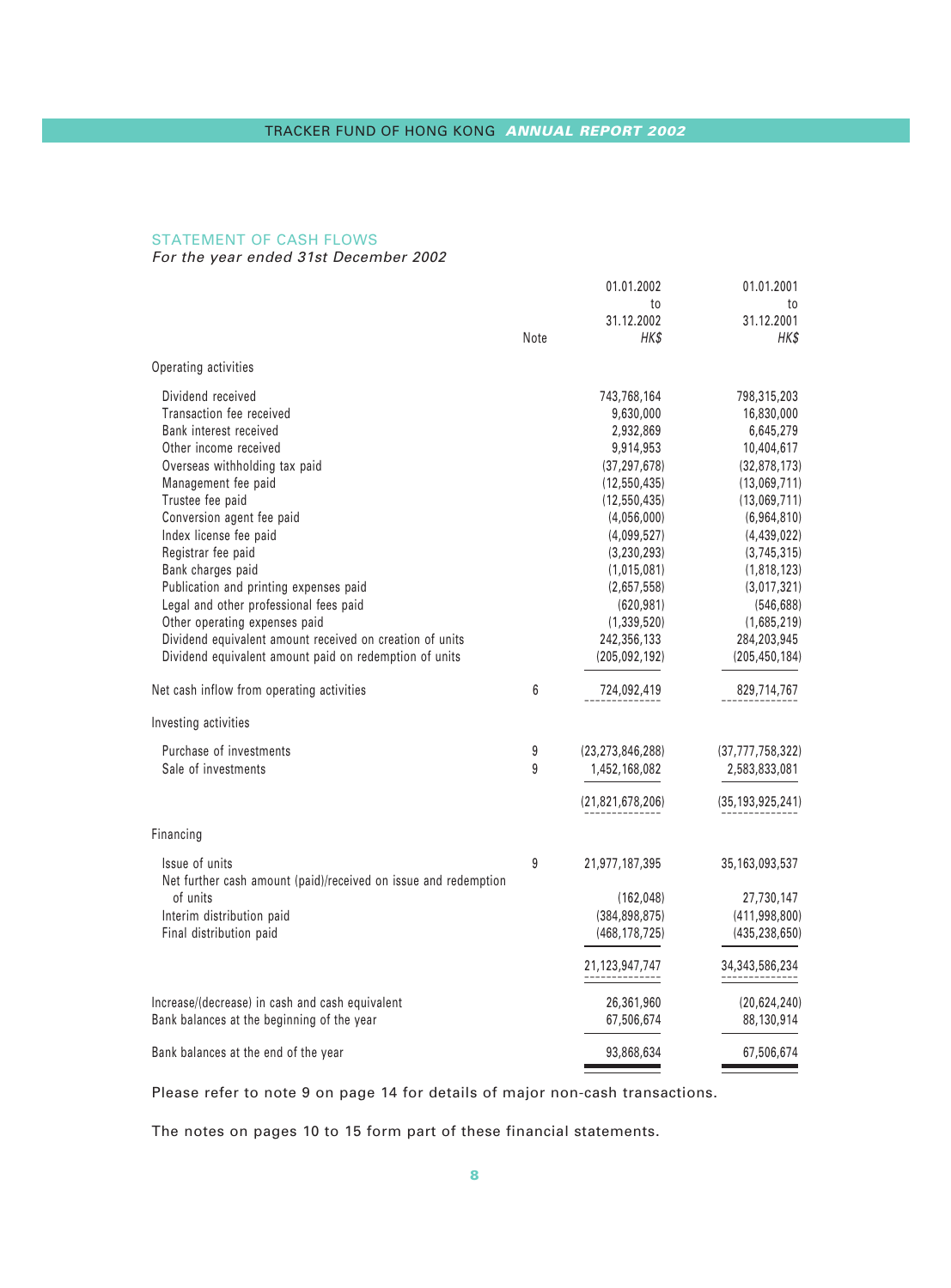# STATEMENT OF DISTRIBUTIONS

For the year ended 31st December 2002

|                                                              | 01.01.2002      | 01.01.2001      |
|--------------------------------------------------------------|-----------------|-----------------|
|                                                              | to              | to              |
|                                                              | 31.12.2002      | 31.12.2001      |
|                                                              | HK\$            | HK\$            |
| Amount transferred from the statement of operations          | 878,619,021     | 828,931,506     |
| Amount transferred from the capital account                  |                 | 18,305,944      |
| Interim distribution                                         |                 |                 |
| - HK\$0.16 on 2,574,992,500 units paid on 22nd May 2001      |                 | (411,998,800)   |
| - HK\$0.15 on 2,565,992,500 units paid on 22nd May 2002      | (384, 898, 875) |                 |
| Final distribution                                           |                 |                 |
| - HK\$0.18 on 2,417,992,500 units paid on 22nd November 2001 |                 | (435, 238, 650) |
| - HK\$0.17 on 2,753,992,500 units paid on 22nd November 2002 | (468, 178, 725) |                 |
| Amount transferred to the capital account                    | 25,541,421      |                 |
|                                                              |                 |                 |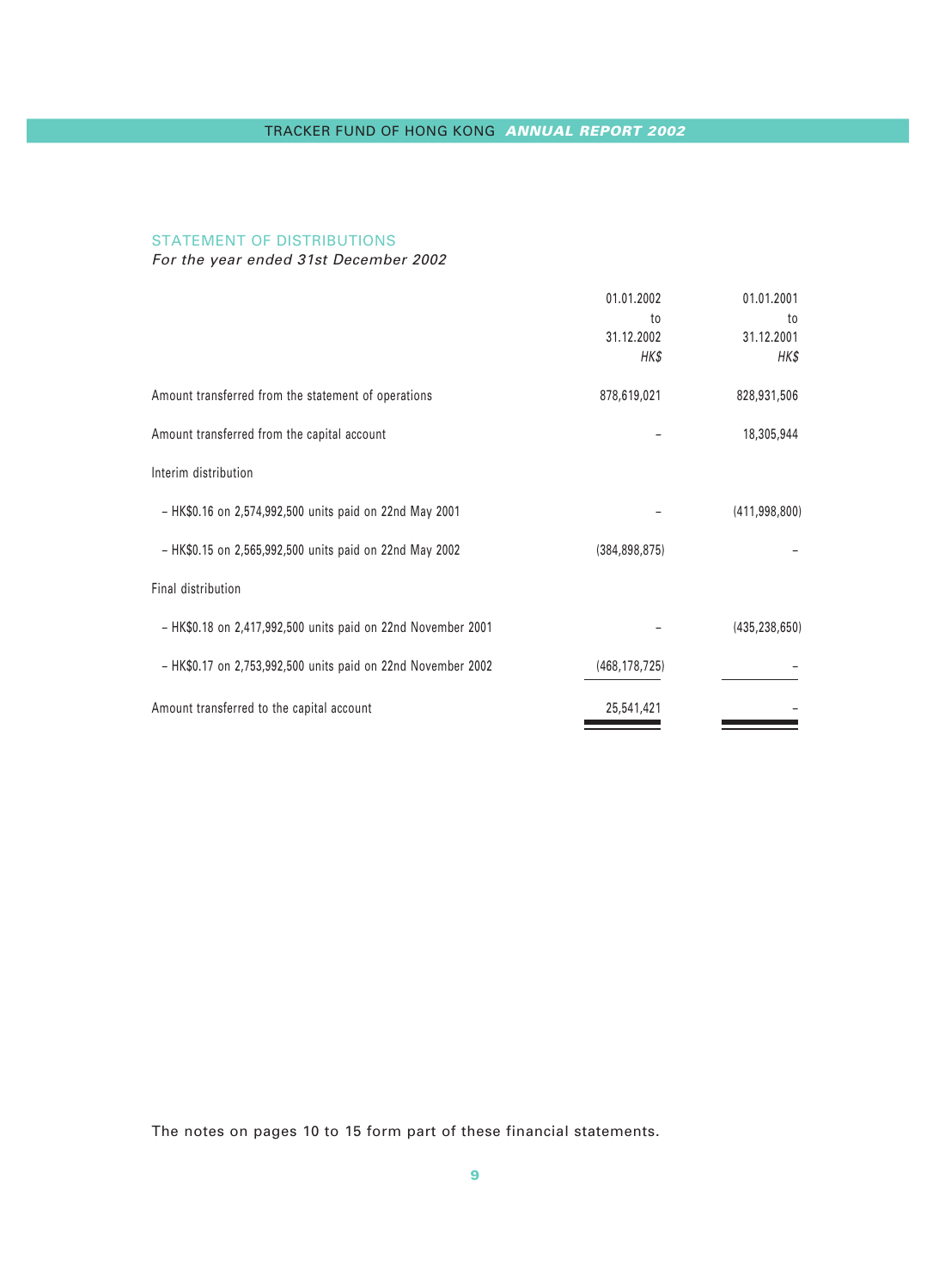# NOTES TO THE FINANCIAL STATEMENTS

#### **1 THE FUND**

Tracker Fund of Hong Kong (the "Fund") is a unit trust which is governed by its Trust Deed. The Fund is authorised by the Securities & Futures Commission of Hong Kong under Section 15 of the Hong Kong Securities Ordinance. The Fund is also listed on the Stock Exchange of Hong Kong Limited (a subsidiary of The Hong Kong Exchanges and Clearing Limited).

The Fund's objective is to provide investment results that closely correspond to the performance of the Hang Seng Index (the "Index").

The Tap Agreement dated 23rd October 1999 that was entered into by the Manager and the Trustee in respect of the Fund was terminated in accordance with the relevant termination provisions of the Tap Agreement. The termination was effective from 2nd November 2002.

#### **2 PRINCIPAL ACCOUNTING POLICIES**

The principal accounting policies adopted in the preparation of these financial statements are set out below:

#### **(a) Basis of preparation**

The financial statements have been prepared in accordance with accounting principles generally accepted in Hong Kong and comply with accounting standards issued by the Hong Kong Society of Accountants. The financial statements are prepared under the historical cost convention as modified by the revaluation of investments.

#### **(b) Investments**

Investments with prices quoted, listed or normally dealt in on the Stock Exchange of Hong Kong Limited (the "Stock Exchange") are stated at the Stock Exchange's nominal closing prices. Investments for which prices may not be available at any relevant time on the Stock Exchange or for which the Stock Exchange's nominal closing price is not considered to provide a fair value of the relevant investment by the Manager are stated at the value certified by an Approved Broker, or other professional person as may be appointed for that purpose by the Manager with the approval of the Trustee and the Supervisory Committee.

Purchases and sales of investments are accounted for on a trade date basis.

Realised gains and losses on sale of investments and unrealised gains and losses on revaluation of investments are dealt with in the statement of operations.

#### **(c) Income**

Dividend income on equity securities is recorded on the ex-dividend date. Dividend income on equity securities where no ex-dividend date is quoted are accounted for when the Fund's right to receive payment is established.

Bank interest and other income are recognised on an accruals basis.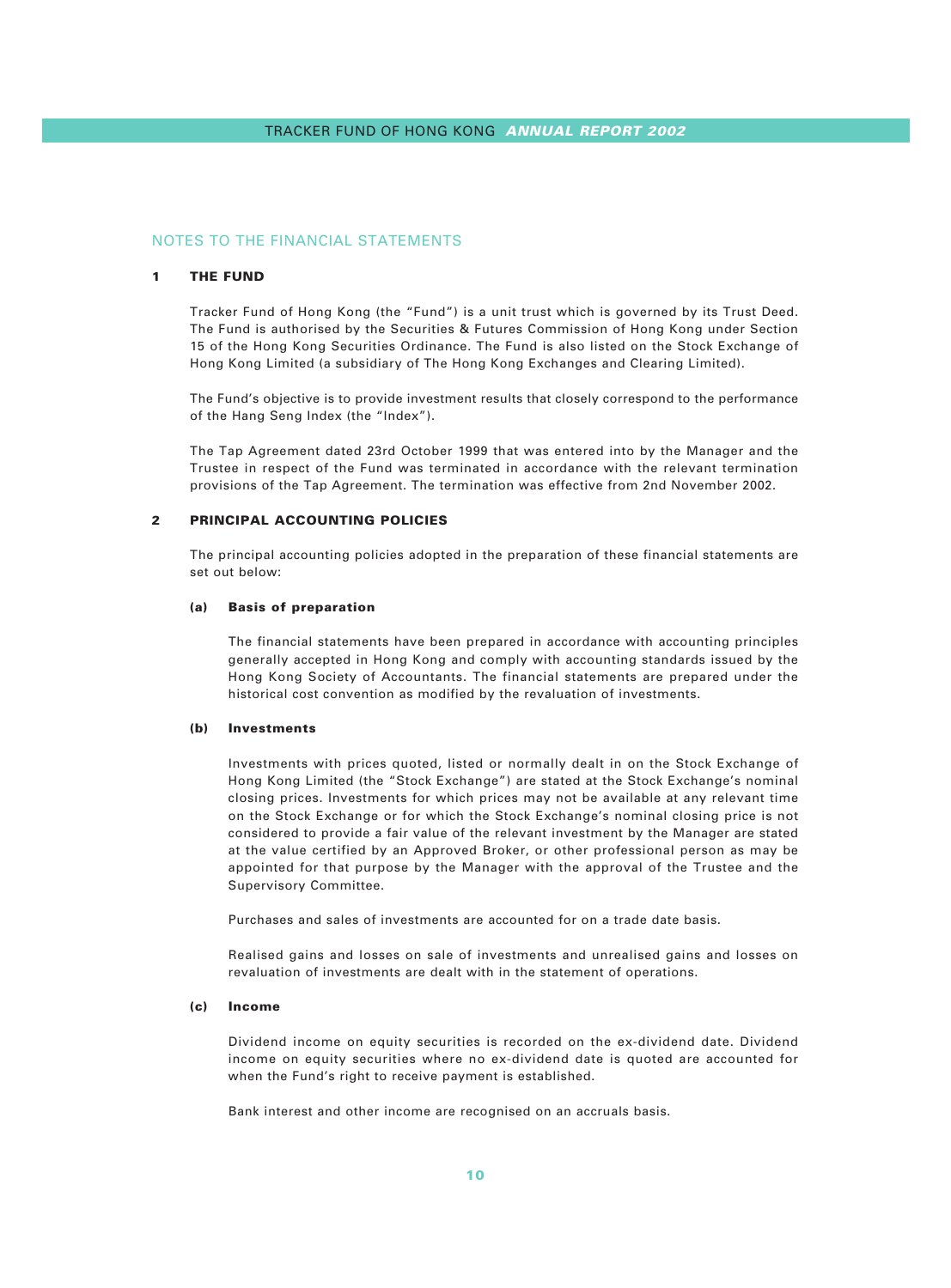#### **2 PRINCIPAL ACCOUNTING POLICIES (Continued)**

#### **(d) Expenses**

All expenses are accounted for on an accruals basis.

#### **(e) Dividend equivalent amount**

Dividend equivalent amount represents the amount included in the issue price or redemption proceeds (as the case may be) of the units issued or redeemed, representing the net undistributed dividends and other income received and held or receivable by the Fund.

#### **(f) Further cash amount**

Further cash amount represents the amount included in the issue price or redemption proceeds (as the case may be) of the units issued or redeemed, representing the difference between the net asset value per Creation Unit as calculated by the Manager as of that date, and the value of the Index Basket (based on the nominal closing prices as of that date) and the dividend equivalent amount per Creation Unit.

#### **(g) Set-up costs**

Set-up costs borne by the Fund are amortised over a period of the first five years of the Fund.

#### **3 INCOME**

#### **(a) Transaction fee**

For each application for the creation of units or for the redemption of units, the Fund is entitled to receive a transaction fee of HK\$30,000 per application.

#### **(b) Other income**

Other income represents registrar charges levied on Unitholders (other than HKSCC Nominees) who hold units registered in their own names as at each Record Date for the relevant distribution. Currently, these charges amount to HK\$80 per year per Unitholder. Such charges are deducted on a half-yearly basis from the half-yearly distributions payable to the relevant Unitholders.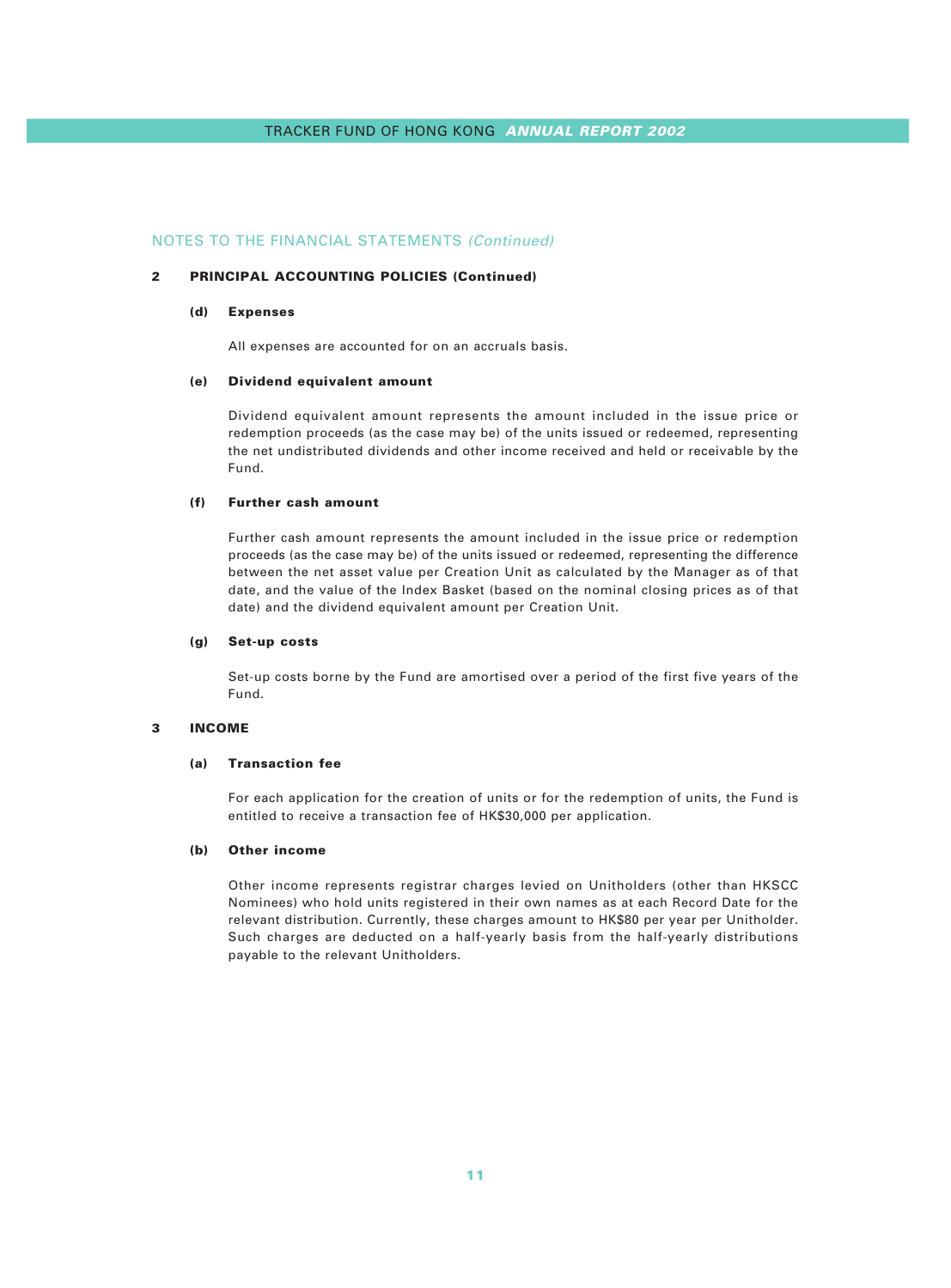# **4 UNITS IN ISSUE**

|                                             | Number of units |                    |
|---------------------------------------------|-----------------|--------------------|
|                                             | 01.01.2002      | 01.01.2001         |
|                                             | to              | to                 |
|                                             | 31.12.2002      | 31.12.2001         |
| Units in issue at the beginning of the year | 2,417,992,500   | 1,882,992,500      |
| Issue of units                              |                 |                    |
| - Cash subscription                         | 2,130,000,000   | 2,640,000,000      |
| - In-kind                                   | 17,000,000      | 188,000,000        |
| Redemption of units in-kind                 | (2,042,000,000) | (2, 293, 000, 000) |
| Units in issue at the end of the year       | 2,522,992,500   | 2,417,992,500      |
|                                             |                 |                    |

# **5 TAXATION**

No provision for Hong Kong profits tax has been made as the interest, dividend income and realised gains on disposal of investments of the Fund are excluded from the charge to profits tax under either Section 14, Section 26 or Section 26A of the Hong Kong Inland Revenue Ordinance.

Overseas withholding tax was charged on certain dividend income received during the year.

# **6 RECONCILIATION OF NET INCOME AVAILABLE FOR DISTRIBUTION TO NET CASH INFLOW FROM OPERATING ACTIVITIES**

|                                                            | 01.01.2002      | 01.01.2001  |
|------------------------------------------------------------|-----------------|-------------|
|                                                            | to              | to          |
|                                                            | 31.12.2002      | 31.12.2001  |
|                                                            | HK\$            | HK\$        |
| Net income available for distribution                      | 878,619,021     | 828,931,506 |
| Scrip dividends received                                   | (155, 280, 708) |             |
| Increase in dividend receivable                            | (538, 958)      | (481, 757)  |
| Decrease in set-up costs and other accounts                |                 |             |
| receivable and prepayments                                 | 489.727         | 1,175,246   |
| Decrease in trustee fee payable                            | (59,054)        | (235, 715)  |
| Decrease in management fee payable                         | (59,054)        | (235, 715)  |
| (Decrease)/increase in registrar fee payable               | (13, 400)       | 5,000       |
| Decrease in index license fee payable                      | (19,685)        | (81, 046)   |
| Decrease in transaction fee provision                      |                 | (551, 976)  |
| (Decrease)/increase in other accounts payable and accruals | (95, 267)       | 1,189,224   |
| Net increase in payable on redemption (excluding           |                 |             |
| net further cash payable on redemption of units)           | 1,049,797       |             |
| Net cash inflow from operating activities                  | 724,092,419     | 829,714,767 |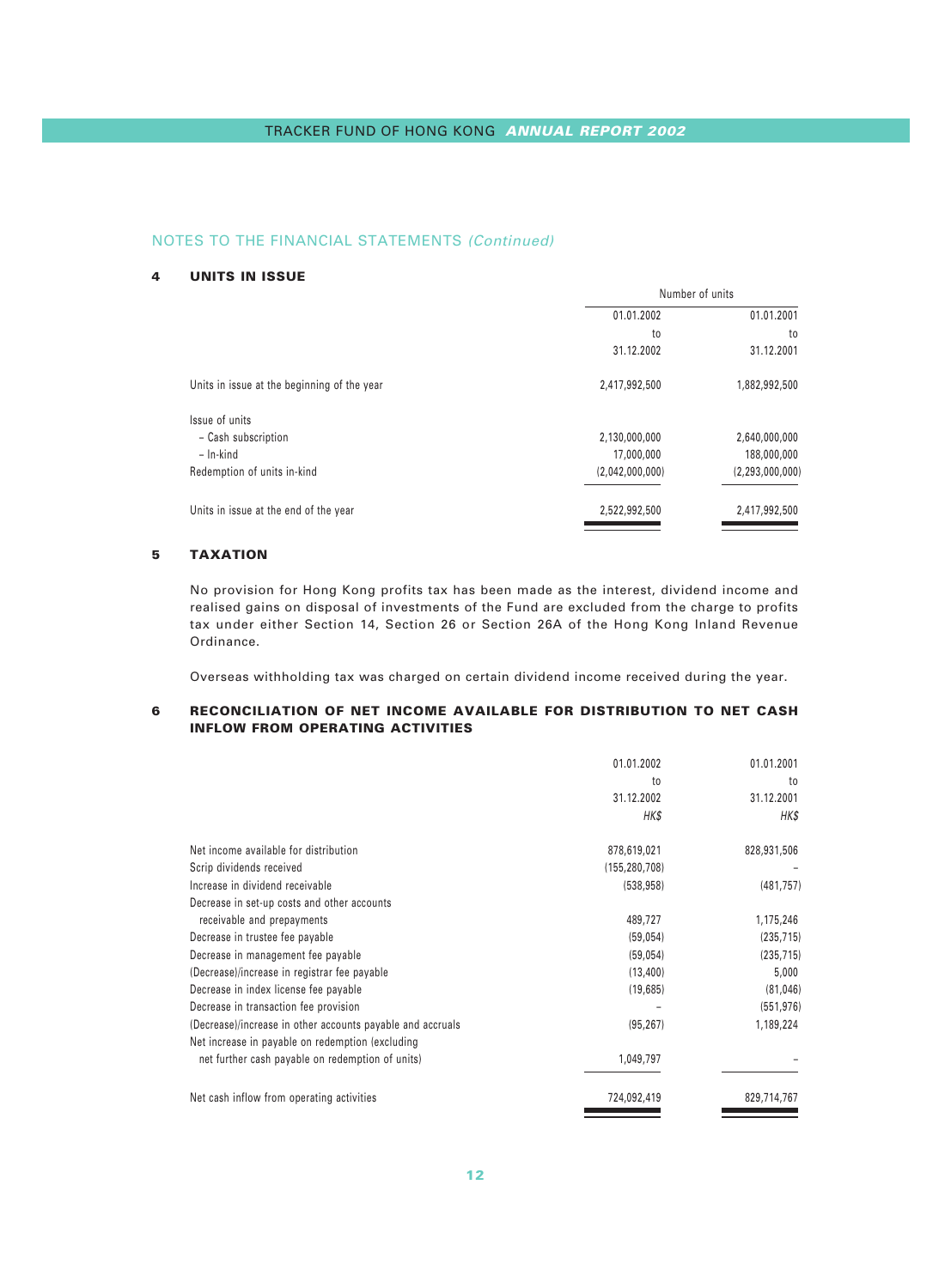#### **7 TRANSACTIONS WITH THE MANAGER AND ITS CONNECTED PERSONS**

Connected Persons of the Manager are those as defined in the SFC Code. All transactions entered into during the year between the Fund and the Manager and its Connected Persons were carried out in the normal course of business and on normal commercial terms. To the best of the Manager's knowledge, the Fund does not have any other transactions with Connected Persons except for what is disclosed below.

The directors and officers of the Manager may transact in the units of the Fund as principal provided that prior written notice is obtained from the Trustee. As of 31st December 2002, the directors and officers of the Manager together held 101,160 units in the Fund (2001: 32,700 units).

#### **(a) Management fee**

The fee payable to the Manager is calculated at the following annual rates of the net asset value of the Fund on the last dealing day in the relevant quarter:

| For first HK\$15 billion of the net asset value                | 0.050%    |
|----------------------------------------------------------------|-----------|
| For next HK\$15 billion of the net asset value                 | 0.045%    |
| For next HK\$15 billion of the net asset value                 | $0.030\%$ |
| Any amount by which the net asset value exceeds HK\$45 billion | 0.025%    |

The management fee is accrued daily and is payable quarterly in arrears.

#### **(b) Trustee fee**

The fee payable to the Trustee is calculated at the following annual rates of the net asset value of the Fund of the last dealing day in the relevant quarter:

| For first HK\$15 billion of the net asset value                | 0.050%    |
|----------------------------------------------------------------|-----------|
| For next HK\$15 billion of the net asset value                 | 0.045%    |
| For next HK\$15 billion of the net asset value                 | $0.030\%$ |
| Any amount by which the net asset value exceeds HK\$45 billion | 0.025%    |

The trustee fee is accrued daily and payable quarterly in arrears.

#### **(c) Bank balances**

Bank balances are maintained with the Trustee. Bank balances held with the Trustee as at 31st December 2002 was HK\$93,868,634 (2001: HK\$67,506,674). During the year, interest earned on the above bank balances was HK\$2,931,438 (2001: HK\$6,601,814).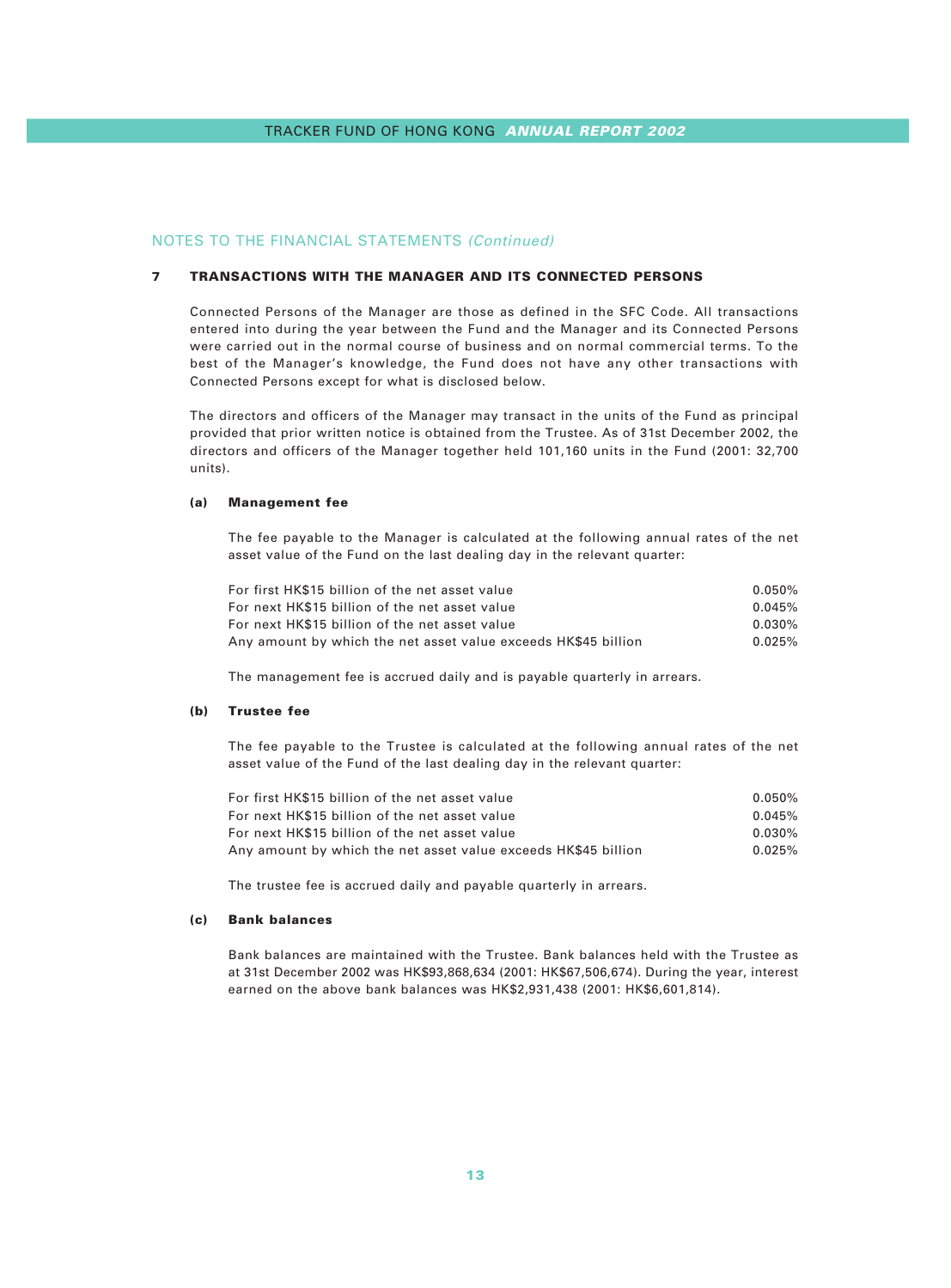#### **8 OTHER FEES**

#### **(a) Registrar fee**

The fee payable to the Registrar is calculated based on the number of Unitholders on the register on the first business day of the relevant month at the following fee scale, subject to a monthly maximum aggregate registrar fee of HK\$1,000,000:

HK\$ (per month)

| For first 2.000 Unitholders                                      | 9,500 |
|------------------------------------------------------------------|-------|
| For every additional 1,000 Unitholders up to 100,000 Unitholders | 2.000 |
| For every additional 1,000 Unitholders up to 200,000 Unitholders | 1.800 |
| For every additional 1,000 Unitholders up to 300,000 Unitholders | 1.500 |
| For every additional 1,000 Unitholders above 300,000 Unitholders | 1,200 |

In addition, the Registrar is reimbursed for all of its out-of-pocket expenses incurred in connection with performing its services.

The registrar fee is accrued daily and is payable monthly in advance.

#### **(b) Conversion agent fee**

The Conversion Agent receives the higher of a monthly retainer fee of HK\$16,000 plus a transaction fee of HK\$12,000 for each creation and redemption application, and a minimum monthly fee of HK\$36,000.

The conversion agent fee is accrued daily and payable monthly in arrears.

#### **(c) Index license fee**

The index license fee is calculated at the rate of 0.015% per annum on the daily average net asset value of the Fund, subject to a minimum of US\$10,000 per annum.

The index license fee is accrued daily and is payable quarterly in arrears.

#### **9 MAJOR NON-CASH TRANSACTIONS**

In accordance with the Fund's Trust Deed, units can be issued through either a cash subscription or an in-kind creation of an Index Basket. In the latter case, for each Creation Unit (of 1,000,000 units), the Fund receives an Index Basket consisting of constituent shares as determined by the Manager on a daily basis. In addition to 2,130,000,000 units (2001: 2,640,000,000 units) issued in respect of cash subscriptions equal to HK\$21,977,187,395 (2001: HK\$35,163,093,537)<sup>1</sup> during the year, the Fund also issued 17,000,000 units (2001: 188,000,000 units) in exchange for Index Baskets consisting of investments valued at a total of HK\$164,854,488 (2001: HK\$2,565,446,791)<sup>1</sup> by the Manager at the time of issue.

<sup>&</sup>lt;sup>1</sup> excluding dividend equivalent amount and further cash amount.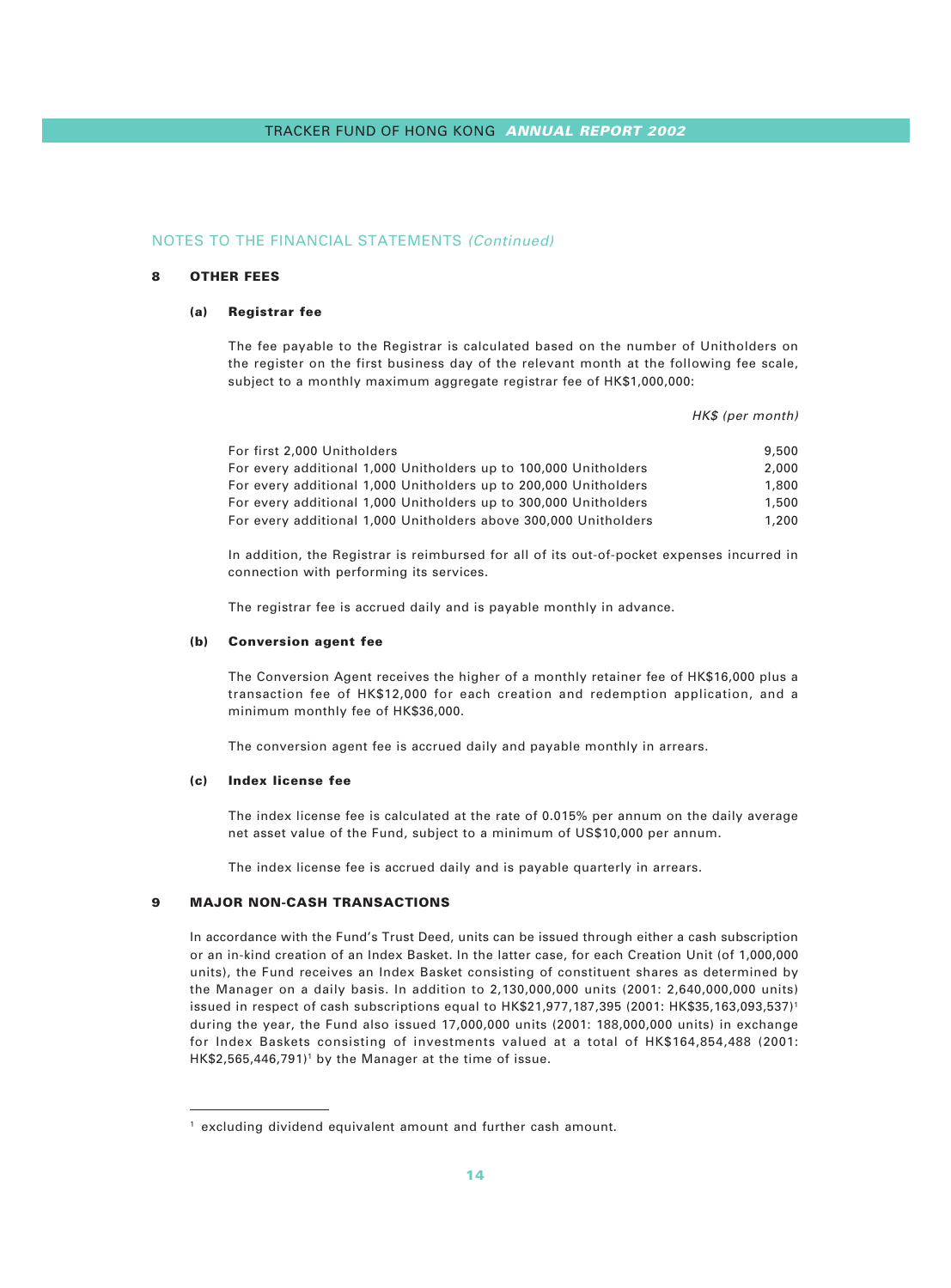#### **9 MAJOR NON-CASH TRANSACTIONS** (Continued)

In accordance with the Fund's Trust Deed, units can only be redeemed in kind and are not redeemable for cash. During the year, the Fund redeemed 2,042,000,000 units (2001: 2,293,000,000 units) in exchange for Index Baskets consisting of investments valued at HK\$21,201,788,593 (2001: HK\$30,789,315,970)<sup>1</sup> by the Manager.

#### **10 SOFT DOLLAR PRACTICES**

The Manager may effect transactions, provided that any such transaction is consistent with standards of "best execution", by or through the agency of another person for the account of the Fund with whom the Manager or any of its Connected Persons have an arrangement under which that party will from time to time provide to or procure for the Manager or any of its Connected Persons goods, services or other benefits (such as research and advisory services, computer hardware associated with specialised software or research services and performance measures) the nature of which is such that their provision can reasonably be expected to benefit the Fund as a whole and may contribute to an improvement in the performance of the Fund. For the avoidance of doubt, such goods and services may not include travel, accommodation, entertainment, general administrative goods or services, general office equipment or premises, membership fees, employees' salaries or direct money payments.

Since the inception of the Fund, the Manager had not participated in any soft dollar arrangements in respect of any transactions for the account of the Fund.

#### **11 INVESTMENT LIMITATION AND PROHIBITIONS UNDER THE SFC CODE**

The Trustee and the Manager have been granted a waiver from the prohibition under the SFC Code (the "SFC Code") on the Fund's investment holdings in any single issuer to exceed 10% of the Fund's net asset value. This waiver is limited to any security that accounts for more than 10% of the weighting of the Index and the Fund's exposure to any particular security may not exceed the weighting given to that security in the Index.

Constituent stocks that account for more than 10% of the net asset value of the Fund as at 31st December 2002 were as follows:

|                               | Respective weighting<br>in the Index $(\%)$ |            |            | % of net asset value |
|-------------------------------|---------------------------------------------|------------|------------|----------------------|
|                               | 31.12.2002                                  | 31.12.2001 | 31.12.2002 | 31.12.2001           |
| HSBC Holdings plc             | 30.1                                        | 27.2       | 30.0       | 27.2                 |
| China Mobile (Hong Kong) Ltd. | 13.6                                        | 16.3       | 13.5       | 16.2                 |

#### **12 APPROVAL OF FINANCIAL STATEMENTS**

The financial statements were approved by the Trustee and the Manager on 28th March 2003.

<sup>&</sup>lt;sup>1</sup> excluding dividend equivalent amount and further cash amount.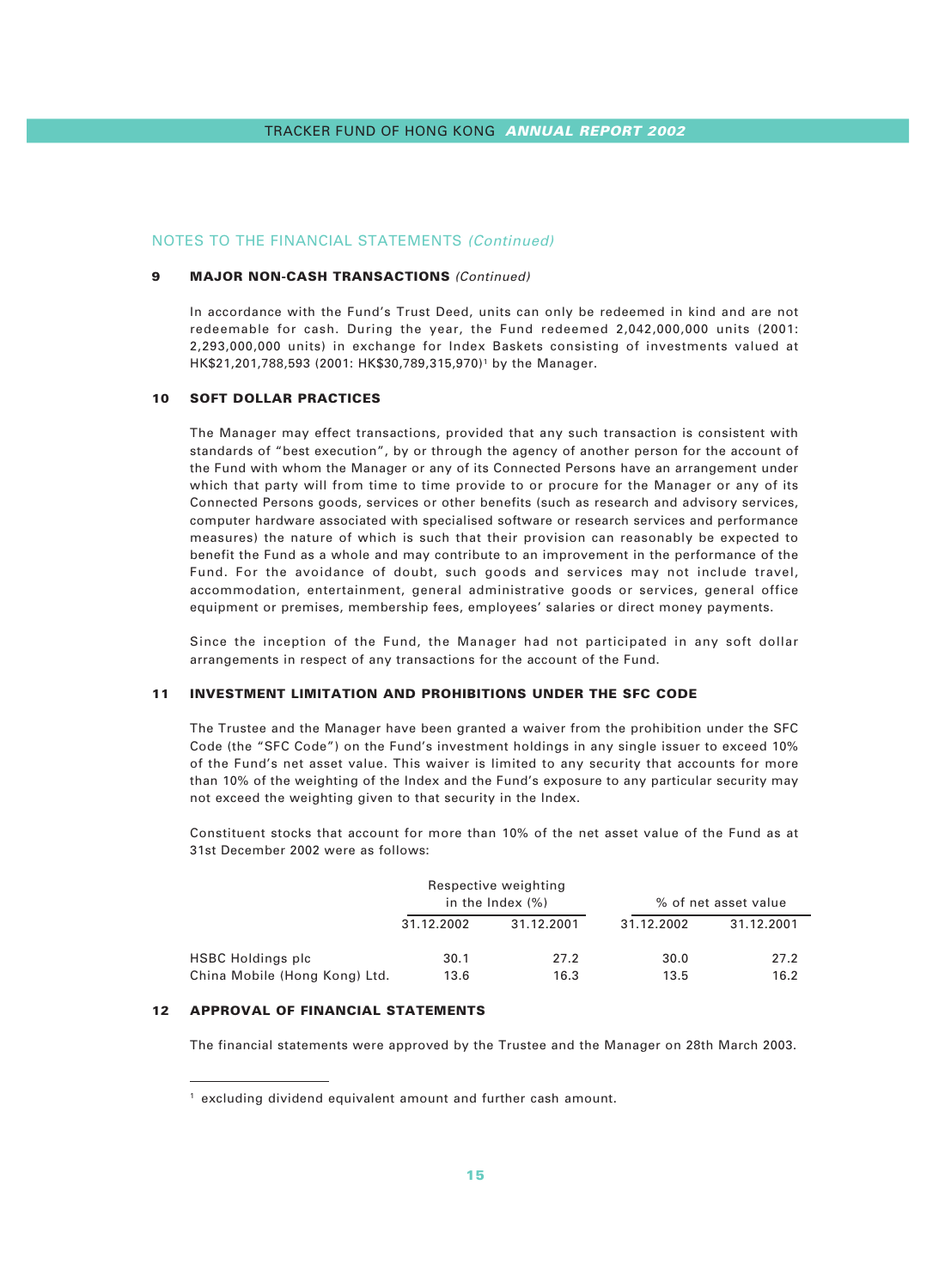# INVESTMENT PORTFOLIO

As at 31st December 2002

|                                     |            |                      | % of net |
|-------------------------------------|------------|----------------------|----------|
|                                     | Holdings   | Market value<br>HK\$ | assets   |
| <b>Hong Kong</b>                    |            |                      |          |
| Listed investments (99.6%)          |            |                      |          |
| <b>Equities (99.6%)</b>             |            |                      |          |
| Properties (12.4%)                  |            |                      |          |
| Cheung Kong (Holdings) Ltd.         | 20,348,397 | 1,032,681,148        | 4.4      |
| Hang Lung Properties Ltd            | 25,366,904 | 191,520,125          | 0.8      |
| Henderson Investment Ltd.           | 24,752,405 | 178,217,316          | 0.8      |
| Henderson Land Development Co. Ltd. | 15,126,258 | 353,954,437          | 1.5      |
| Sino Land Co. Ltd.                  | 34,090,628 | 85,226,570           | 0.4      |
| Sun Hung Kai Properties Ltd.        | 21,094,660 | 974,573,292          | 4.1      |
| Wheelock & Co. Ltd.                 | 17,843,837 | 94,572,336           | 0.4      |
|                                     |            | 2,910,745,224        | 12.4     |
| Finance (39.7%)                     |            |                      |          |
| BOC Hong Kong (Holdings) Limited    | 92,895,120 | 743,160,960          | 3.1      |
| Bank of East Asia, Ltd., The        | 12,701,079 | 169,559,405          | 0.7      |
| Hang Seng Bank Ltd.                 | 16,798,096 | 1,394,241,968        | 5.9      |
| <b>HSBC</b> Holdings plc            | 83,296,298 | 7,101,009,404        | 30.0     |
|                                     |            | 9,407,971,737        | 39.7     |
| Utilities (7.2%)                    |            |                      |          |
| CLP Holdings Ltd.                   | 21,156,161 | 664,303,455          | 2.8      |
| Hong Kong Electric Holdings Ltd.    | 18,748,589 | 553,083,376          | 2.3      |
| Hong Kong & China Gas Co. Ltd., The | 50,001,295 | 505,013,080          | 2.1      |
|                                     |            | 1,722,399,911        | 7.2      |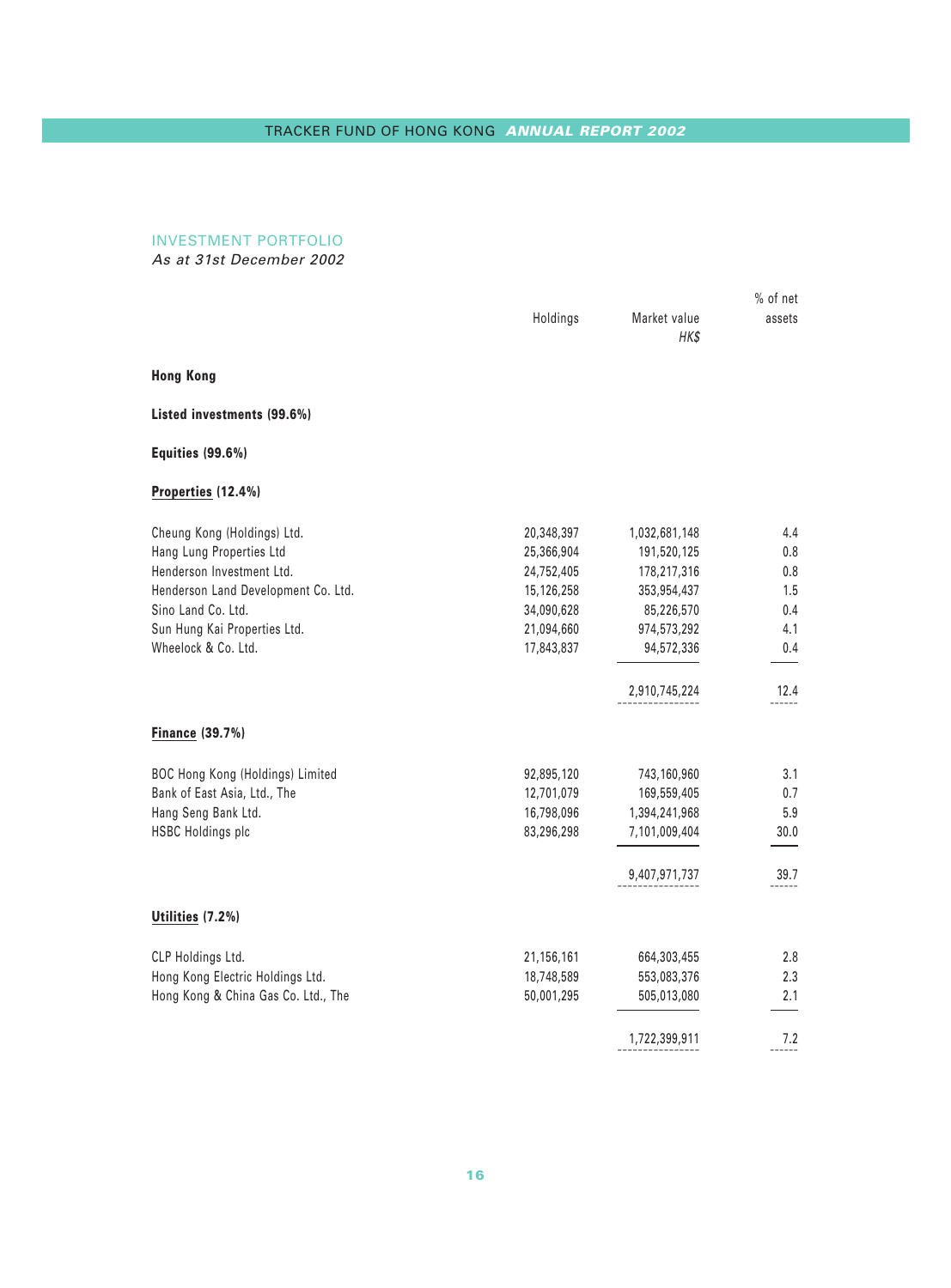# INVESTMENT PORTFOLIO (Continued)

As at 31st December 2002

|                                          |             |                | % of net |
|------------------------------------------|-------------|----------------|----------|
|                                          | Holdings    | Market value   | assets   |
|                                          |             | HK\$           |          |
| Commerce and industry (40.3%)            |             |                |          |
| Cathay Pacific Airways Ltd.              | 29,310,125  | 312, 152, 831  | 1.3      |
| Cheung Kong Infrastructure Holdings Ltd. | 19,803,298  | 264,374,028    | 1.1      |
| China Mobile (Hong Kong) Ltd.            | 172,830,007 | 3,205,996,630  | 13.5     |
| China Resources Enterprises, Ltd.        | 18,279,043  | 126, 125, 397  | 0.5      |
| China Unicom Ltd.                        | 110,290,585 | 584,540,101    | 2.5      |
| CITIC Pacific Ltd.                       | 19,239,555  | 277,049,592    | 1.2      |
| <b>CNOOC Limited</b>                     | 72,168,697  | 732,512,275    | 3.1      |
| Esprit Holdings Ltd.                     | 10,357,946  | 136,206,990    | 0.6      |
| Hutchison Whampoa Ltd.                   | 37,453,341  | 1,827,723,041  | 7.7      |
| Johnson Electric Holdings Ltd.           | 32,279,979  | 275,993,820    | 1.2      |
| Legend Holdings Ltd.                     | 65,913,920  | 171,376,192    | 0.7      |
| Li & Fung Ltd.                           | 25,400,777  | 187,965,750    | 0.8      |
| MTR Corporation Ltd.                     | 45,318,456  | 373,877,262    | 1.6      |
| New World Development Co. Ltd.           | 19,025,608  | 74,199,871     | 0.3      |
| <b>PCCW Limited</b>                      | 204,436,361 | 251,456,724    | 1.1      |
| Shanghai Industrial Holdings Ltd.        | 8,216,071   | 88,322,763     | 0.4      |
| Swire Pacific Ltd. (A shares)            | 8,223,334   | 245,055,353    | 1.0      |
| Television Broadcasts Ltd.               | 3,846,008   | 94,611,797     | 0.4      |
| Wharf (Holdings) Ltd., The               | 21,498,729  | 316,031,316    | 1.3      |
|                                          |             | 9,545,571,733  | 40.3     |
| <b>Total listed investments</b>          |             | 23,586,688,605 | 99.6     |
| Other net assets                         |             | 88,448,515     | 0.4      |
| Net assets at 31st December 2002         |             | 23,675,137,120 | 100.0    |
| Total investments, at cost               |             | 26,246,031,743 |          |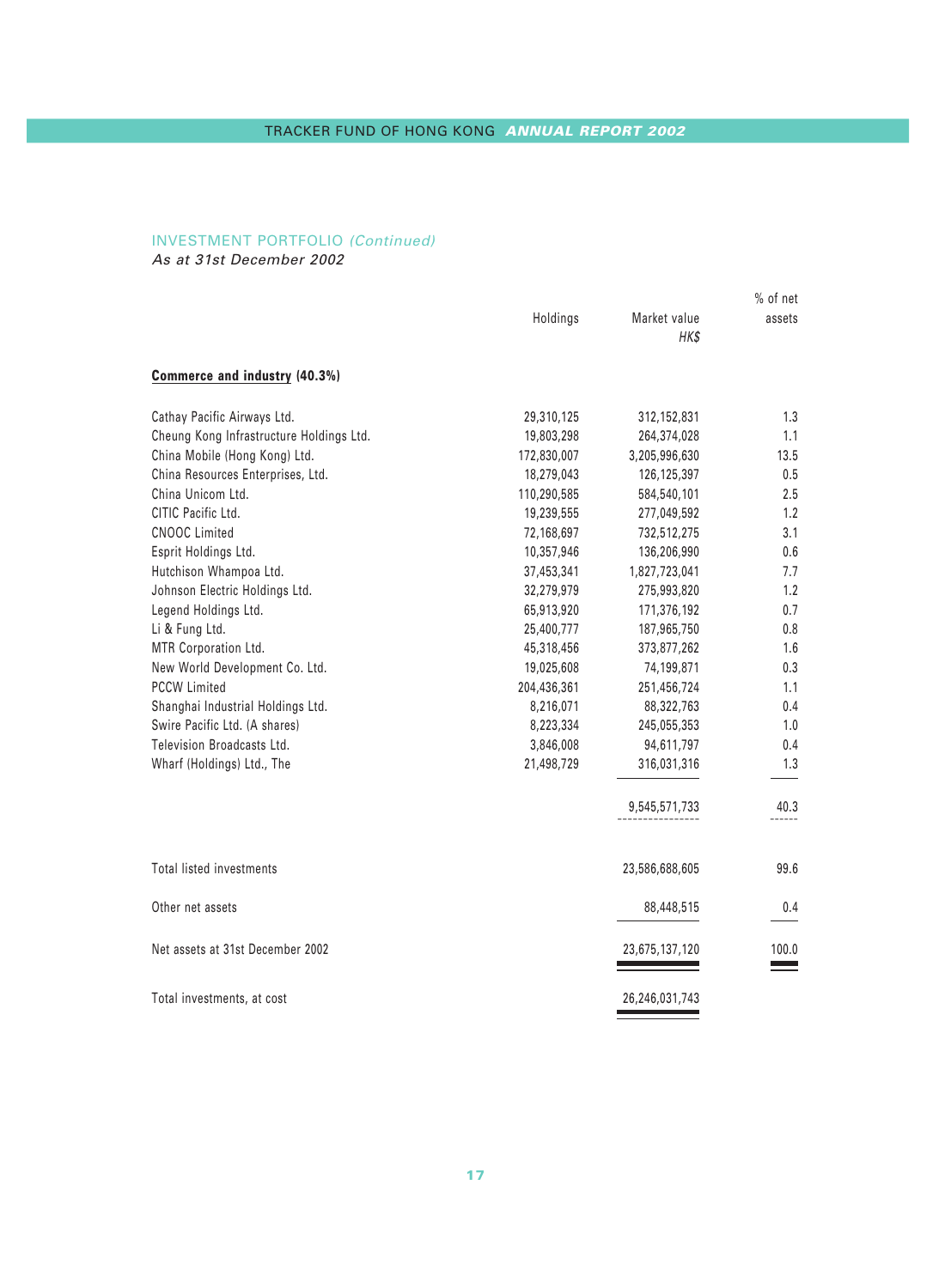# STATEMENT OF MOVEMENTS IN INVESTMENT PORTFOLIO

For the year ended 31st December 2002

| Total as at<br>31.12.2001                                                                                                                                                                                                                  | Additions                                                                                                                                                                                                                                               | Disposals                                                                                                                                                                                                                                            | Total as at<br>31.12.2002                                                                                                                                                                                                                                              |
|--------------------------------------------------------------------------------------------------------------------------------------------------------------------------------------------------------------------------------------------|---------------------------------------------------------------------------------------------------------------------------------------------------------------------------------------------------------------------------------------------------------|------------------------------------------------------------------------------------------------------------------------------------------------------------------------------------------------------------------------------------------------------|------------------------------------------------------------------------------------------------------------------------------------------------------------------------------------------------------------------------------------------------------------------------|
|                                                                                                                                                                                                                                            |                                                                                                                                                                                                                                                         |                                                                                                                                                                                                                                                      |                                                                                                                                                                                                                                                                        |
|                                                                                                                                                                                                                                            |                                                                                                                                                                                                                                                         |                                                                                                                                                                                                                                                      |                                                                                                                                                                                                                                                                        |
| 20,411,338<br>11,669,135<br>25,461,230<br>24,827,094<br>15,176,023<br>9,086,227<br>34,036,577<br>21,160,599<br>17,899,806                                                                                                                  | 18,029,675<br>827,470<br>10,235,950<br>22,485,739<br>21,924,976<br>13,402,689<br>7,994,810<br>30,330,523<br>18,687,827<br>15,821,226                                                                                                                    | 18,092,616<br>827,470<br>21,905,085<br>22,580,065<br>21,999,665<br>13,452,454<br>17,081,037<br>30,276,472<br>18,753,766<br>15,877,195                                                                                                                | 20,348,397<br>25,366,904<br>24,752,405<br>15,126,258<br>34,090,628<br>21,094,660<br>17,843,837                                                                                                                                                                         |
|                                                                                                                                                                                                                                            |                                                                                                                                                                                                                                                         |                                                                                                                                                                                                                                                      |                                                                                                                                                                                                                                                                        |
| 12,629,311<br>16,850,835<br>82,447,719                                                                                                                                                                                                     | 97,601,300<br>11,319,838<br>14,887,061<br>75,680,697                                                                                                                                                                                                    | 4,706,180<br>11,248,070<br>14,939,800<br>74,832,118                                                                                                                                                                                                  | 92,895,120<br>12,701,079<br>16,798,096<br>83,296,298                                                                                                                                                                                                                   |
|                                                                                                                                                                                                                                            |                                                                                                                                                                                                                                                         |                                                                                                                                                                                                                                                      |                                                                                                                                                                                                                                                                        |
| 21,354,330<br>18,807,419<br>46,040,596                                                                                                                                                                                                     | 18,752,802<br>16,608,665<br>48,088,590                                                                                                                                                                                                                  | 18,950,971<br>16,667,495<br>44,127,891                                                                                                                                                                                                               | 21, 156, 161<br>18,748,589<br>50,001,295                                                                                                                                                                                                                               |
|                                                                                                                                                                                                                                            |                                                                                                                                                                                                                                                         |                                                                                                                                                                                                                                                      |                                                                                                                                                                                                                                                                        |
| 29,347,907<br>19,864,834<br>163,969,754<br>17,766,840<br>110,631,561<br>19,300,553<br>72,391,495<br>37,570,800<br>32,379,812<br>66,196,512<br>25,372,348<br>44,550,964<br>18,807,838<br>199,998,309<br>7,914,616<br>8,284,434<br>3,860,112 | 25,972,019<br>17,543,335<br>156,465,247<br>16,667,325<br>97,816,916<br>17,045,138<br>63,975,725<br>10,883,590<br>33,178,904<br>28,628,934<br>58,523,157<br>22,489,330<br>41,661,259<br>17,038,586<br>182,526,507<br>7,464,100<br>7,313,209<br>3,408,967 | 26,009,801<br>17,604,871<br>147,604,994<br>16,155,122<br>98,157,892<br>17,106,136<br>64,198,523<br>525,644<br>33,296,363<br>28,728,767<br>58,805,749<br>22,460,901<br>40,893,767<br>16,820,816<br>178,088,455<br>7,162,645<br>7,374,309<br>3,423,071 | 29,310,125<br>19,803,298<br>172,830,007<br>18,279,043<br>110,290,585<br>19,239,555<br>72,168,697<br>10,357,946<br>37,453,341<br>32,279,979<br>65,913,920<br>25,400,777<br>45,318,456<br>19,025,608<br>204,436,361<br>8,216,071<br>8,223,334<br>3,846,008<br>21,498,729 |
|                                                                                                                                                                                                                                            | 21,565,591                                                                                                                                                                                                                                              | 19,044,567                                                                                                                                                                                                                                           | Holdings<br>19,111,429                                                                                                                                                                                                                                                 |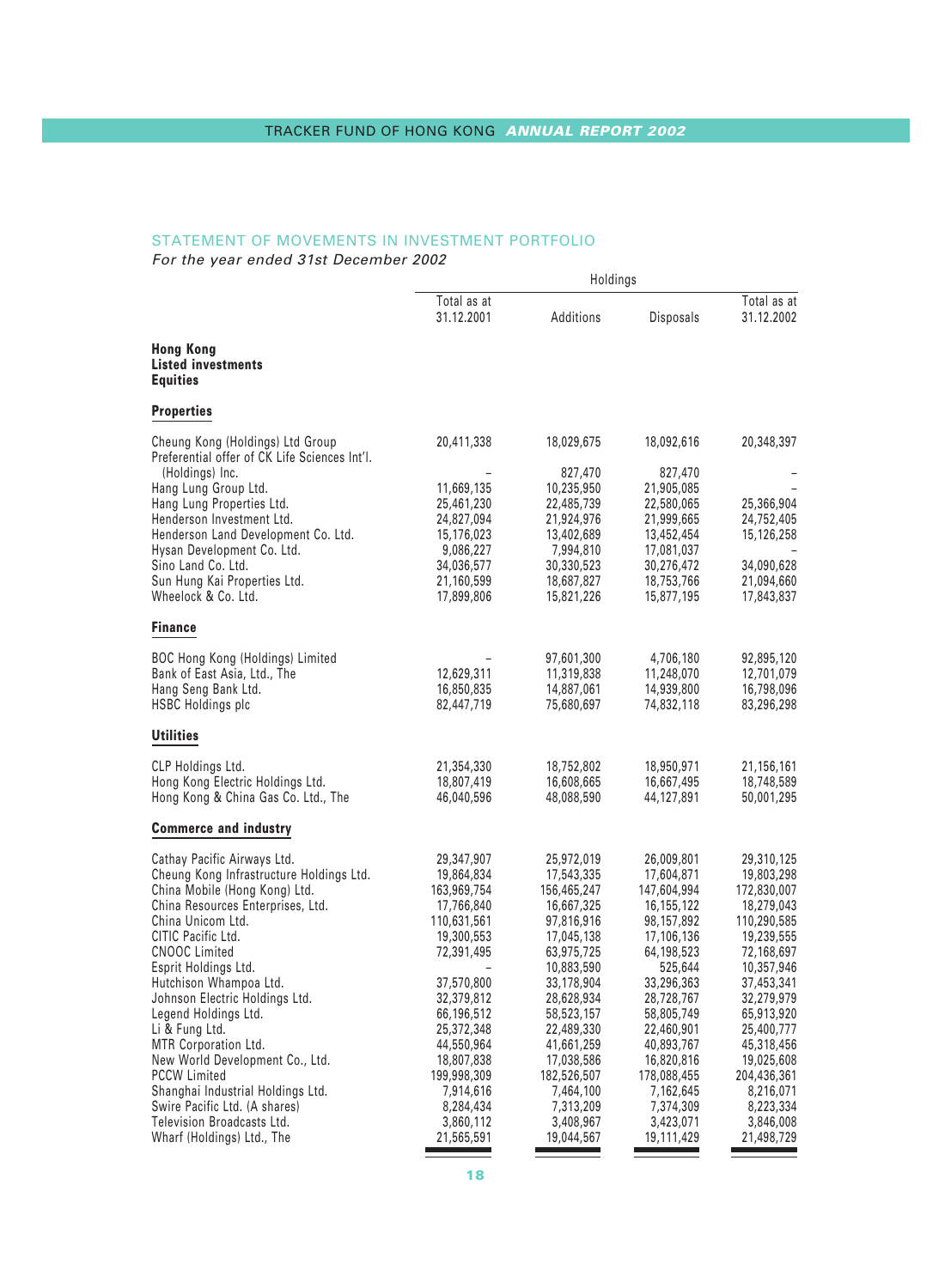# ADMINISTRATION AND MANAGEMENT

# **Directors of the Manager**

Mr. Vincent Duhamel Mr. John Serhant

# **Members of the Supervisory Committee**

Mr. Marvin Cheung Mr. Fong Hup Mrs. Marian Li (resigned on 11th March 2003) Ms. Karen Kemp Mr. Lawrence Fok

# **Trustee and custodian**

State Street Bank and Trust Company 32nd Floor, Two Exchange Square 8 Connaught Place Central Hong Kong

# **Registrar**

Computershare Hong Kong Investor Services Limited Shops 1712 – 1716 17th Floor Hopewell Centre 183 Queen's Road East Hong Kong

# **Legal adviser to the Manager**

Freshfields Bruckhaus Deringer 11th Floor, Two Exchange Square Central Hong Kong

# **Legal adviser to the Trustee**

Allen & Overy 9th Floor, Three Exchange Square Central Hong Kong

#### **Manager**

State Street Global Advisors Asia Limited 32nd Floor, Two Exchange Square 8 Connaught Place Central Hong Kong

# **Promoter**

Exchange Fund Investment Limited 30th Floor 3 Garden Road Central Hong Kong

# **Conversion agent**

HK Conversion Agency Services Limited 2nd Floor Vicwood Plaza 199 Des Voeux Road Central Hong Kong

# **Auditors**

PricewaterhouseCoopers 22nd Floor Prince's Building Central Hong Kong